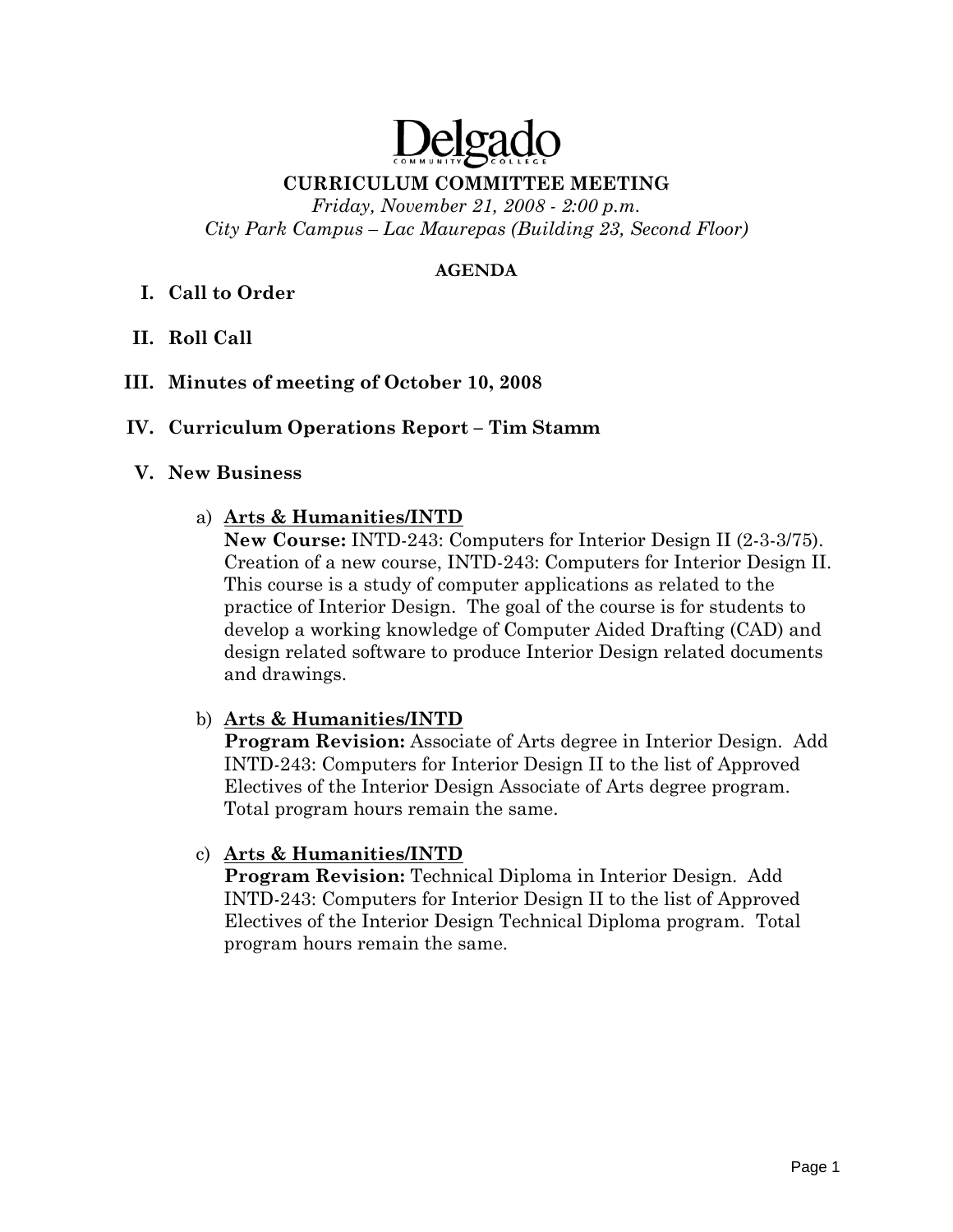# d) **Arts & Humanities/VISC**

**Change of Course Description:** VISC-204: Computer Graphics I. Change the course description of VISC-204: Computer Graphics I to state "Techniques for using graphics computer: designing projects, storing information, recalling information, and creating print information as hard copy. Introduction to the use of raster based, digital image editing software." Current description: "Techniques for using graphics computer: designing projects, storing information, recalling information, and creating print information as hard copy. Includes laboratory exercises."

# e) **Arts & Humanities/VISC**

**Change of Course Description:** VISC-225: Digital Imaging. Change the course description of VISC-225: Digital Imaging to state "Continuation of VISC-204. Electronic manipulation of scanned photographs, slides, and original artwork. Further exploration of raster based, digital imaging software." Current description: "Electronic manipulation of scanned photographs, slides and original artwork. Prerequisite: VISC 204."

#### f) **Arts & Humanities/VISC**

**New Course:** VISC-242: Digital Photography (3-3-3/90). Creation of a new course, VISC-242: Digital Photography. Basic digital photography and use of the digital camera. Covers camera functions and usage and software used by the modern digital photographer in manipulation of photographs. Prerequisites: VISC-185: Introductory Photography AND VISC-204: Computer Graphics I.

#### g) **Arts & Humanities/VISC**

**New Course:** VISC-247: Cartooning/Comic Book Portfolio (3-3-3/90). Creation of a new course, VISC-247: Cartooning/Comic Book Portfolio. This course allows the student to develop a portfolio of illustrated production pages for submission purposes or development of projects for print production. Weekly critiques of work. Prerequisites: VISC-205: Cartooning and Comic Book Art AND FNAR-212: Figure Drawing OR Permission of Instructor.

#### h) **Arts & Humanities/VISC**

**Course Deletion:** VISC-241: High Contrast Photographs. Delete the course, VISC-241: High Contrast Photographs from the catalog of course offerings. The course is not used in the degree program.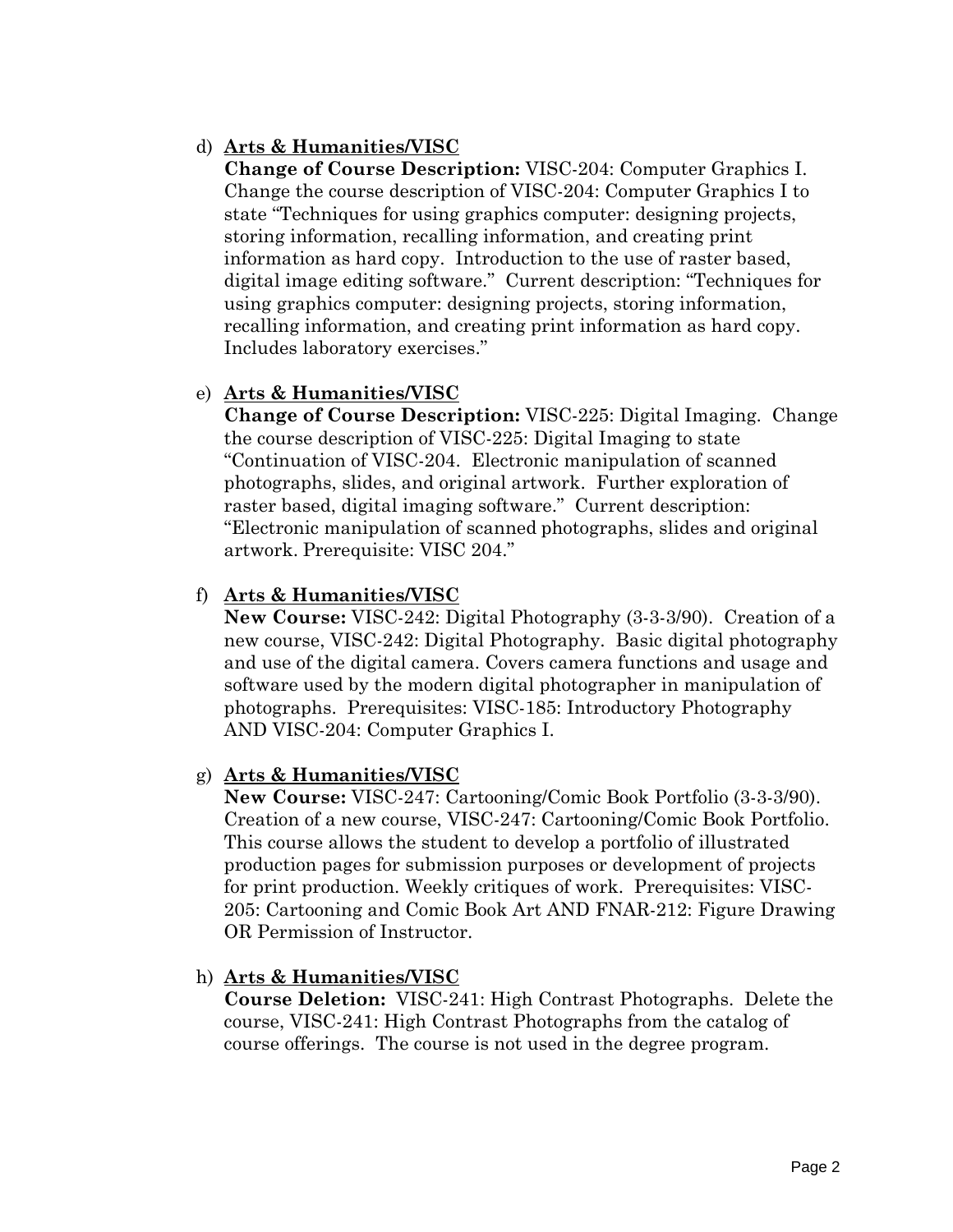#### i) **Arts & Humanities/VISC**

**Course Deletion:** VISC-245: Screen Printing Techniques. Delete the course, VISC-245: Screen Printing Techniques from the catalog of course offerings. The course is not used in the degree program.

#### j) **Arts & Humanities/VISC**

**Program Revision**: Associate of Applied Science in Visual Communication – Graphic Design. Add VISC-226: Web Design on the Mac to Required Courses in Major; Delete VISC-225: Digital Imaging from Required Courses in Major; Add VISC-225: Digital Imaging; VISC-242: Digital Photography; and VISC-247: Cartooning/Comic Book Portfolio to list of approved VISC Electives. Total Program Hours remain the same.

#### k) **Arts & Humanities/HIST**

**New Course:** HIST-240: Special Topics in History (3-0-3/45). Creation of an umbrella course number for special topics in History courses. Creation of a Special Topics in History: Nazism and the Holocaust course. The course deals with the rise of Nazism in the Twentieth Century and the policy of racial genocide exacted against Jews and other European minorities. The course has been offered as a Special Topics course in the past using the SPAH prefix as opposed to the HIST prefix.

# l) **Curriculum & Program Development**

**Curriculum Cross-listing:** Cross-list the following courses with their Louisiana Community and Technical College System counterparts: ACCT-205: Financial Accounting: same course as LCTCS-ACCT-205: Principles of Financial Accounting; BUSG-129: Introduction to Business: same course as LCTCS-BUS-110/1100: Introduction to Business; BUSG-125: Personal Finance: same course as LCTCS-BUS-133/1330: Personal Finance; MARK-201: Principles of Marketing: same course as LCTCS-BUS-200/2000: Principles of Marketing; MANG-201: Principles of Management: same course as BUS-201/2010: Principles of Management; BUSG-224: Business Computer Applications: same course as LCTCS-BUSG-224: Business Computer Applications; BUSL-250: Legal Environment of Business: same course as LCTCS-BUSL-250: Legal Environment of Business; ECON-201: Macroeconomics: same course as LCTCS-ECON-201/2010: Macroeconomics; ECON-202: Microeconomics: same course as LCTCS-ECON-202/2020: Microeconomics; ENGL-101: English Composition I: same course as LCTCS-ENGL-101/1010: English Composition I; ENGL-102: English Composition II: same course as LCTCS-ENGL-102/1020: English Composition II; HIST-205: American History to 1865: same course as LCTCS-HIST-201/2010: Studying America Past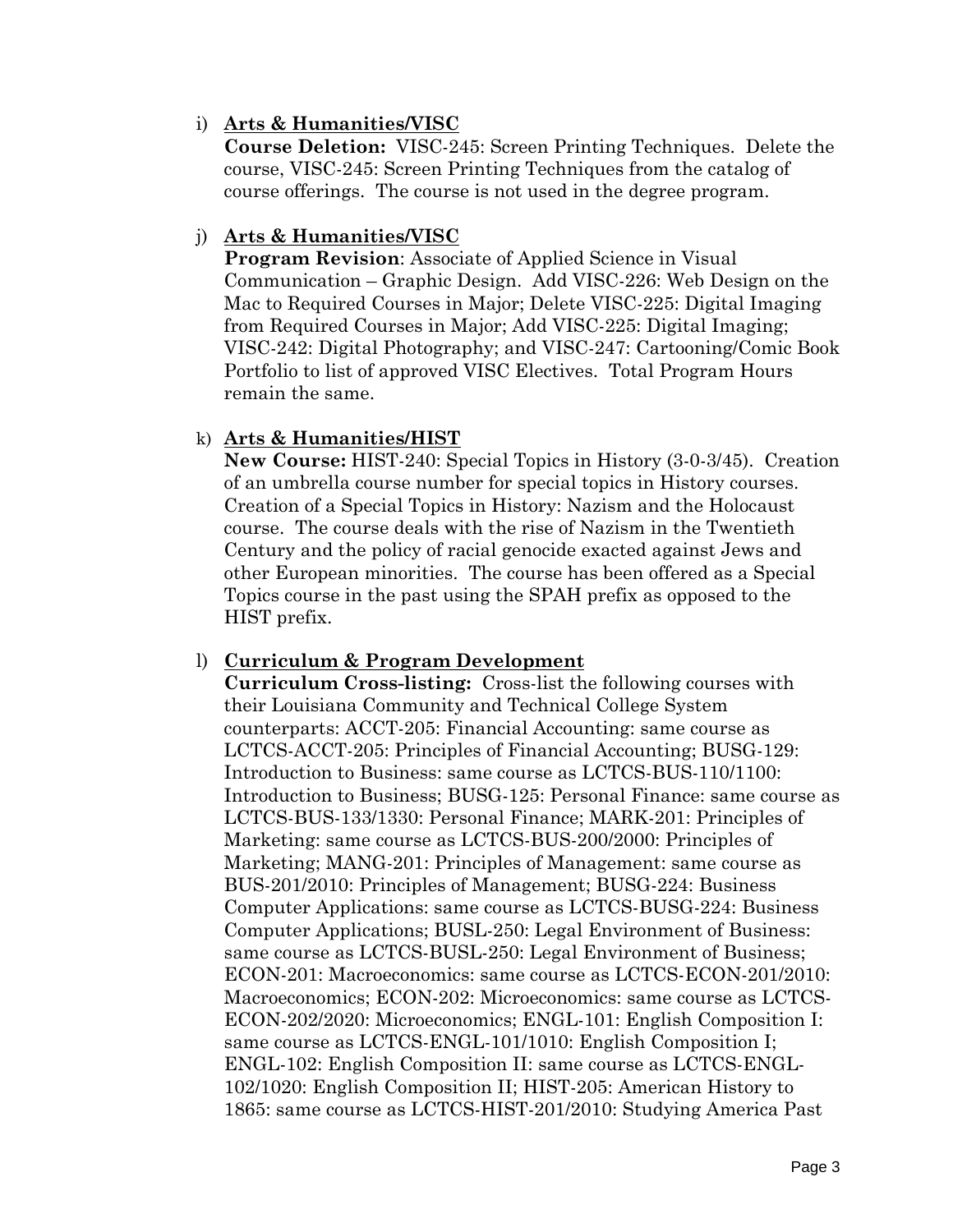and Present; HIST-206: American History After 1865: same course as LCTCS-HIST-202/2020: American History II; MANG-275: Principles of Project Management: same course as LCTCS-MANG-275: Project Management; MATH-130: Pre-Calculus Algebra: same course as LCTCS-MATH-110/1100: College Algebra; PHYS-141: General Physics I: same course as LCTCS-PHYS-210/2010: Physics I; PHYS-142: General Physics II: same course as LCTCS-PHYS-220/2020: Physics II; PSYC-127: General Psychology: same course as PSYC-201/2010: Introduction to General Psychology; SOCI-151: Introduction to Sociology: same course as SLGY-201/2010: Introduction to Sociology.

#### m) **Business & Technology/ACCT**

**Course Revision**: ACCT-201: Accounting I. Reduce the course lecture-lab-credit/contact hours of ACCT-201: Accounting I from 4-0- 4/60 **to** 3-0-3/45. The credit hour/contact hour revision will more accurately reflect current teaching and learning activities in the course.

#### n) **Business & Technology/ACCT**

**Course Revision:** ACCT-202: Accounting II. Reduce the course lecture-lab-credit/contact hours of ACCT-202: Accounting II from 4-0- 4/60 **to** 3-0-3/45. The credit hour/contact hour revision will more accurately reflect current teaching and learning activities in the course.

#### o) **Business & Technology/ACCT**

**Program Revision:** Associate of Science in Accounting. Revise the Associate of Science degree in Accounting: Delete Social Science Requirement (requirement met in Required Related Courses); Delete Approved Elective; Total credit hours reduced from **71** to **63**.

# p) **Business & Technology/MARK**

**Change of Course Title**: MARK-215: Merchandising. Change the title of MARK-215: Merchandising from MARK-215: Merchandising to MARK-215: Visual Merchandising to better reflect course content and contemporary industry terminology.

#### q) **Business & Technology/MARK**

**Change of Course Description:** MARK-215: Visual Merchandising. Change the description of MARK-215: Visual Merchandising to state "Visual Merchandising is the presentation of the store and its merchandise in ways that will attract the attention of potential customers and motivate them to make purchases. This course discusses the fundamentals of good design, how to take a project from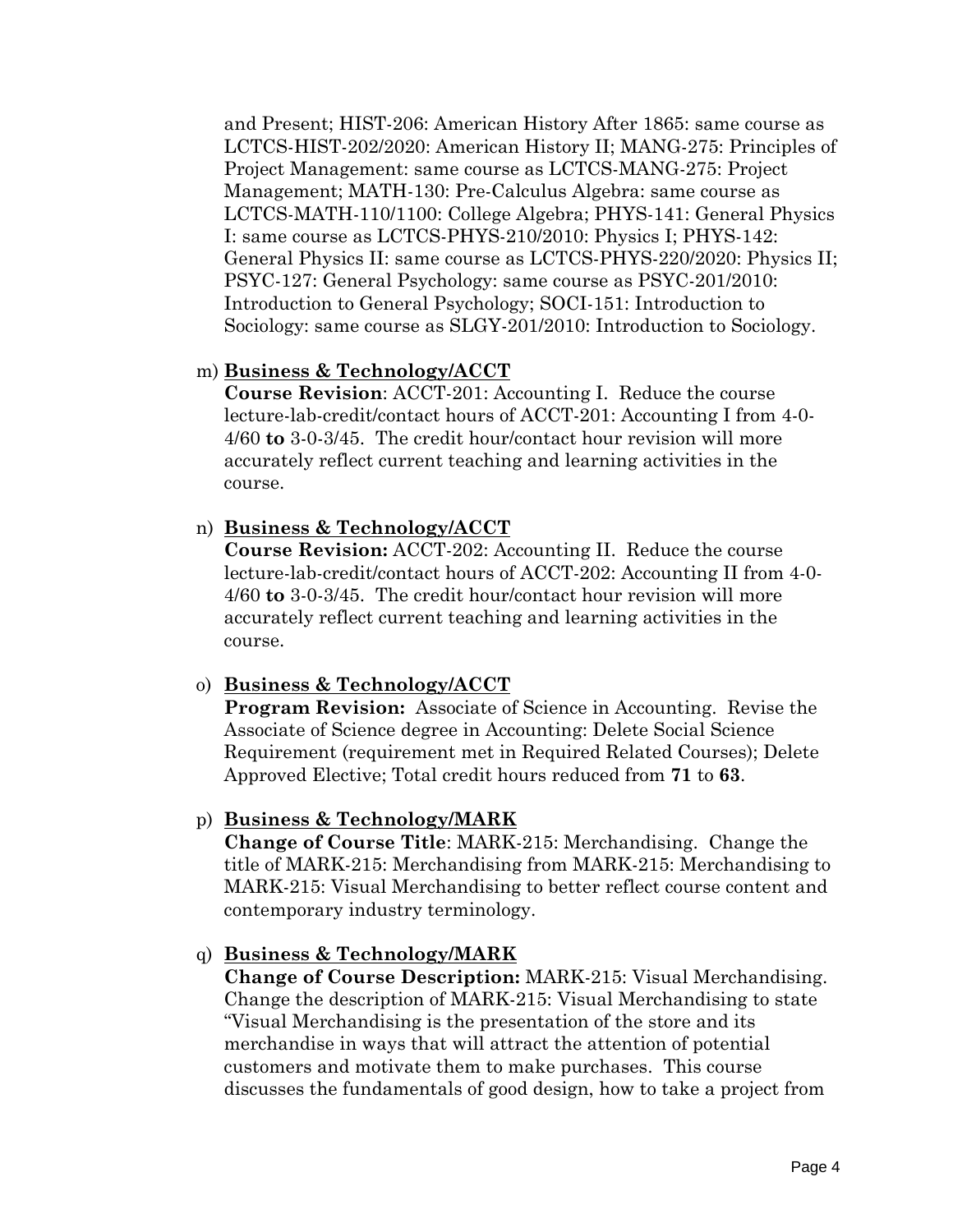concept to completion, and strategies for transforming stores into shops with distinction and visual excitement." Current description: "Social and environmental factors that influence changes in style."

#### r) **Business & Technology/MANG**

**Change of Course Description:** MANG-222: Small Business Management. Change the description of MANG-222 to state "This capstone course to the Entrepreneurship and Small Business Management program brings together skills and competencies developed in other programmatic courses while the student prepares for professional-level business plans to launch or better manage their business endeavor." Current description: "Study of management principles and their application to small business."

#### s) **Business & Technology/MANG**

**Change of Course Prerequisite Requirements:** MANG-222: Small Business Management. Modify the prerequisite requirements of MANG-222: Small Business Management to state "ACCT-111: Fundamentals of Accounting OR higher-level accounting course AND MARK-201: Principles of Marketing AND BUSG-115: Starting A New Business." Currently, the course has no prerequisite requirements.

#### t) **Business & Technology/BUSG**

**Change of Course Description:** BUSG-129: Introduction to Business. Change the description of BUSG-129: Introduction to Business to state: "A general review of the American Business System is explored in depth. Comparisons are made of the capitalistic, communist, and socialist economic systems. Corporate social responsibility, government's relationship with business, and types of business ownership are also discussed." Current description: "Survey of American business institutions, practices, and principles."

# u) **Business & Technology/BUSG**

**Change of Course Description:** BUSG-131: Internship. Change the description of BUSG-131 to state: "This internship course provides students with an opportunity to apply the skills and knowledge they learned in the classroom and gain real world experience by working in their chosen field of study. Graduates who have real world work experience in their field of study are much more desirable to potential employers. Students may use existing jobs or find their own paid internships provided it is in their field of study and is approved by the Internship coordinator. Otherwise, the Internship coordinator will assist in placing the student in an unpaid internship." Current description: "Career-oriented course emphasizing practical aspects of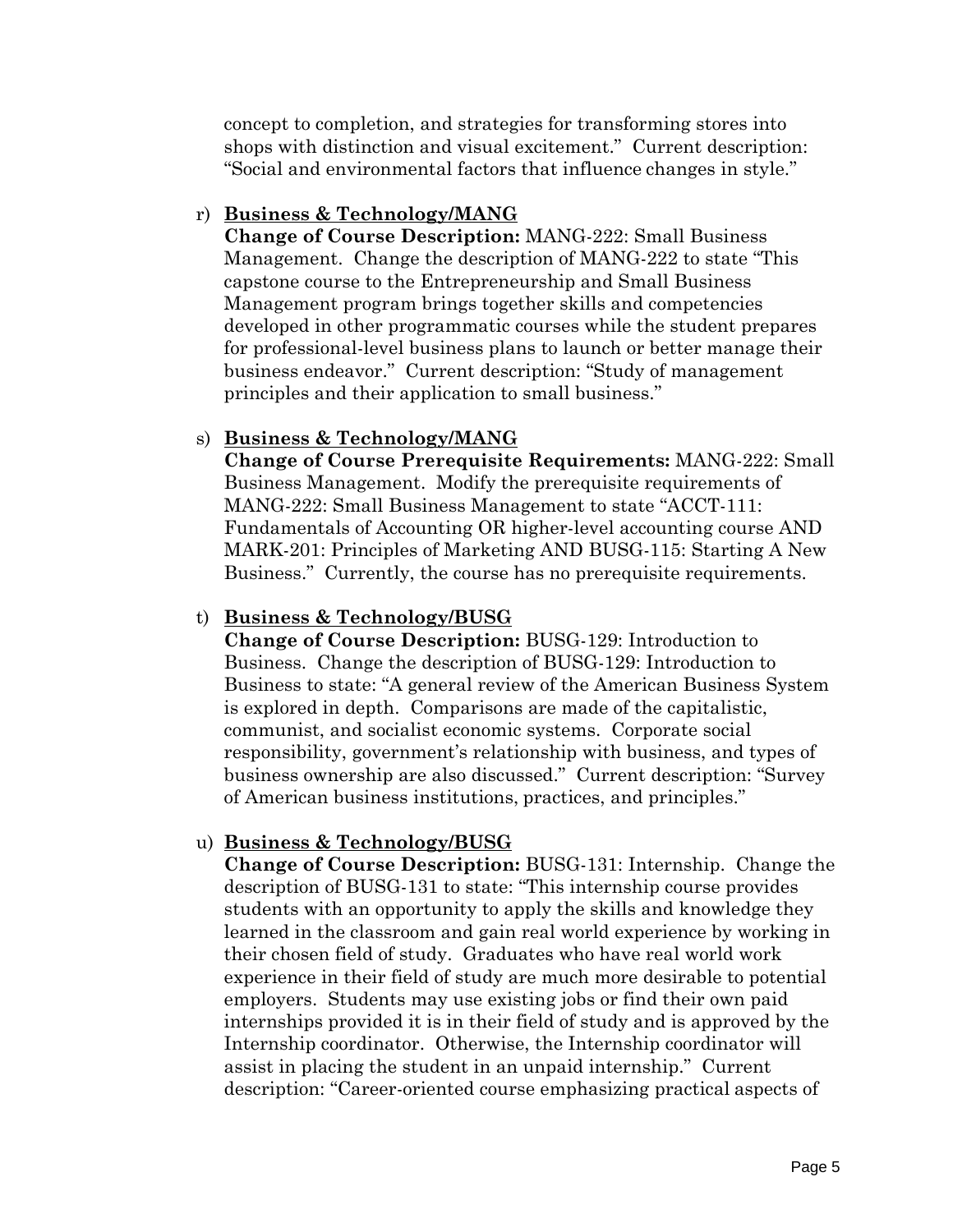the business world by providing closer liaison and cooperation between the school, the student, and the world of work. Designed to develop fundamental skills, knowledge, and job experience to help men and women function in decision-making positions by giving them the opportunity to get supervised work experience in their academic major."

#### v) **Business & Technology/MANG**

**Change of Course Description:** MANG-131: Human Resource Management. Change the description of MANG-131: Human Resource Management to state "Study of the issues, trends, and problems involved in human resources management. Topics such as recruiting, motivation, communication, leadership, and human resources development will be emphasized." Description currently states: "Concepts of personnel management as related to the four major personnel areas. Demonstrates how these concepts can be applied to actual personnel situations and problems."

#### w) **Business & Technology/MANG**

**Change of Course Description:** MANG-224: Supervision. Change the description of MANG-224: Supervision to state "This course analyzes the processes and structures to prepare student to become supervisors in modern organizations. Topics of study include modern supervision challenges, functions of the supervisor, and skills of the supervisor. Additional emphasis is placed on the acquisition and development of supervisory sills in the workplace to include such skills as ethics, teamwork, diversity, goals, change, conflict, communication, motivation, leadership, and decision-making." Description currently states: "Concepts, skills and assessment techniques for present and prospective supervisors. An overview of the changing role of supervisors in selecting, training, organizing, motivating and evaluating staff."

# x) **Business & Technology/MARK**

**Change of Course Description:** MARK-201: Principles of Marketing. Change the description of MARK-201: Principles of Marketing to state "Covers the basic theories that guide marketing practices, and acquaints students with the fundamental concepts of marketing. The course focuses on developing effective marketing strategies and the marketers' use of price, product, promotion, and distribution strategies." Description currently states: "Flow of goods and services from planning through production to consumption."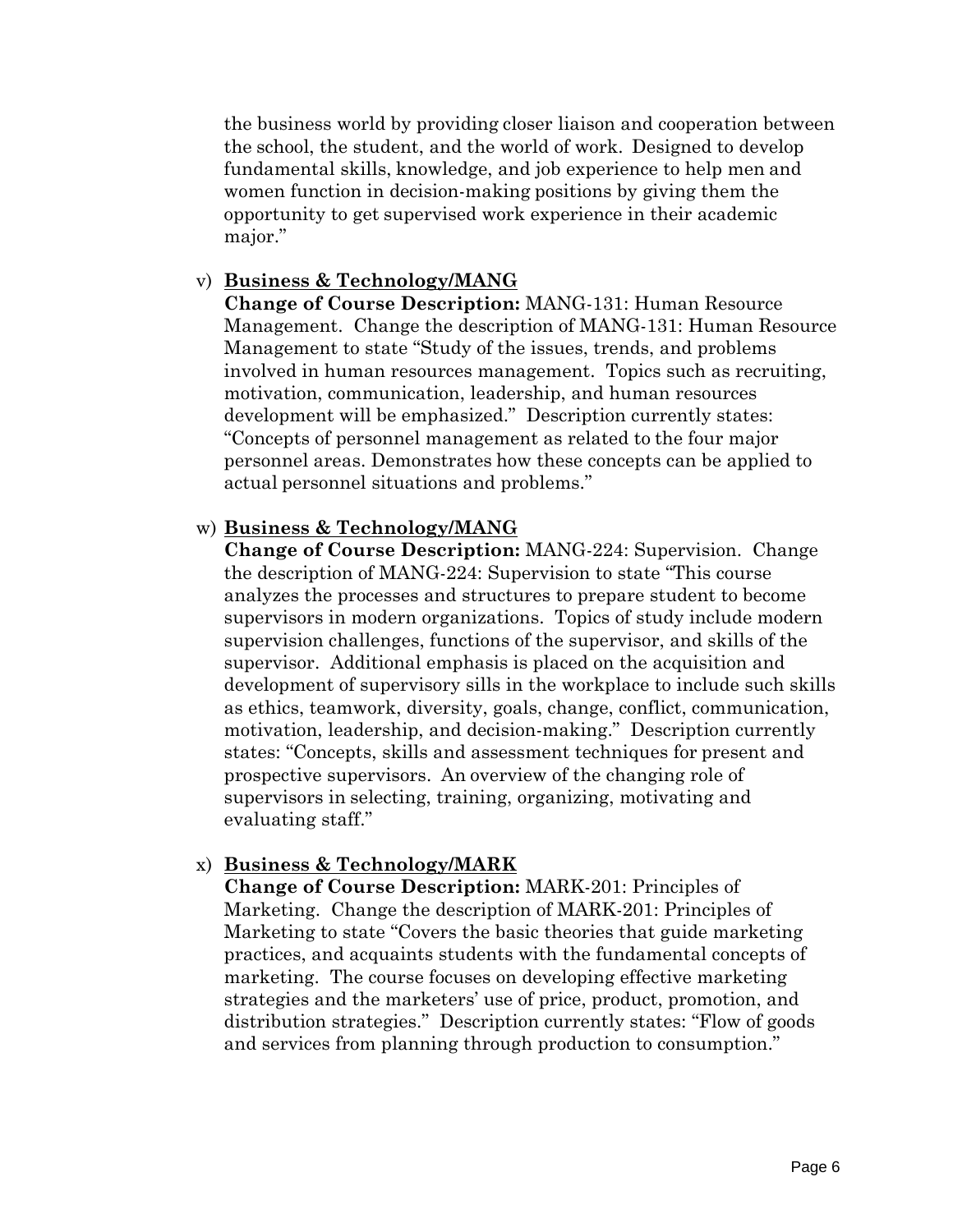# y) **Business & Technology/MARK**

**Change of Course Description:** MARK-211: Personal Selling. Change the description of MARK-211: Personal Selling to state "Personal Selling is a vital aspect of developing an ongoing relationship with potential customers where the seller understands the individual needs, nature, and behavior of the prospective customers." Description currently states: "Theory and practice of customer-centered selling."

#### z) **Nursing**

**New Course:** NURS-110: Introduction to Pharmacology and Drug Dosage Calculations (1-0-1/15). Creation of a new course, NURS-110: Introduction to Pharmacology and Drug Dosage Calculations. An introduction to the fundamentals of pharmacology and the principles of drug administration. Basic dosage calculations of medications will include systems of measurement and methods of calculations. Safety precautions, guidelines, and documentation are highlighted. Corequisites: PRNU-101: Introduction to Practical Nursing AND PRNU-103: Essential Nursing Skills.

#### aa)**Nursing**

**New Course:** NURS-111: Pharmacotherapy and Nursing (2-0-2/30). Creation of a new course, NURS-111: Pharmacotherapy and Nursing. This course is a discussion of drug classifications and their effects on various body structures. Therapeutic effects, side effects, adverse reactions, drug interactions, nursing implications, and safety precautions and guidelines are emphasized in each classification. The nursing process is integrated into this course to assess the client's learning needs and effects of pharmacological interventions. Prerequisites: PRNU-101: Introduction to Practical Nursing AND PRNU-103: Essential Nursing Skills AND NURS-110: Introduction to Pharmacology and Drug Dosage Calculations. Co-requisite: PRNU-106: Medical Surgical Nursing I.

# bb)**Nursing/PRNU**

**New Course:** PRNU-103: Essential Nursing Skills (2-4-3/90). Creation of a new course, PRNU-103: Essential Nursing Skills. Concurrent theory, skills lab, and clinical experience that focus on basic nursing skills to meet the psychological, cultural, and spiritual needs of the client in nursing homes/long-term care facilities and home care. This course introduces the normal aging process, including biological changes and health maintenance throughout the life cycle. Universal precautions and basic infection control will be introduced. Omnibus Budge Reconciliation Act (OBRA) guidelines are presented. Prerequisites: PRNU-101: Introduction to Practical Nursing AND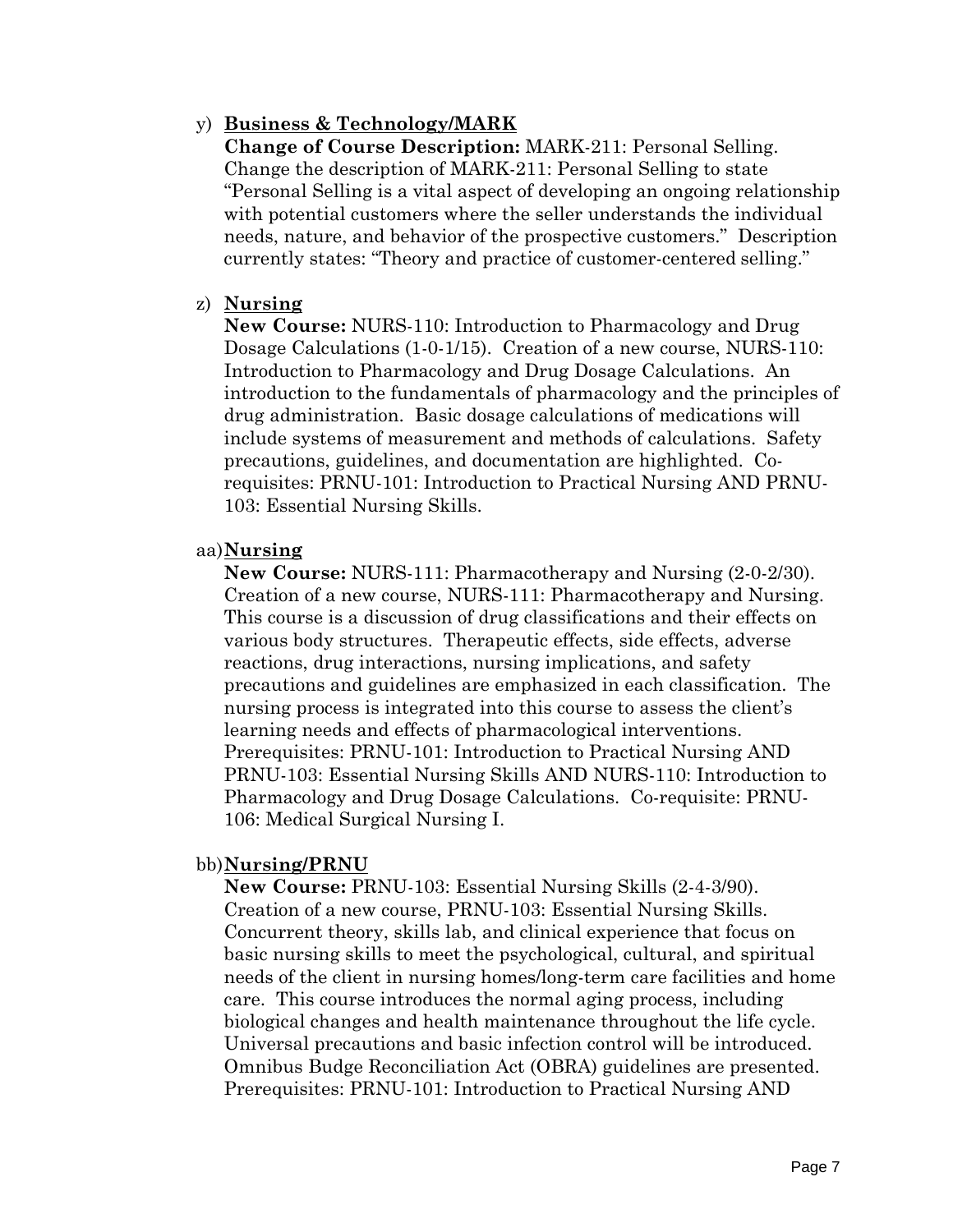Permission of the Instructor. Co-requisites: DMPT-101: Medical Nutrition Therapy AND NURS-110: Introduction to Pharmacology and Drug Dosage Calculations AND BIOL-161: Introduction to Anatomy and Physiology AND BIOL-163: Introduction to Anatomy and Physiology Laboratory OR BIOL-251: Human Anatomy and Physiology I AND BIOL-253: Human Anatomy and Physiology I Laboratory AND BIOL-252: Human Anatomy and Physiology II AND BIOL-254: Human Anatomy and Physiology II Laboratory.

#### cc) **Nursing/PRNU**

**New Course:** PRNU-106: Medical Surgical Nursing I (5-12-8/255). Creation of a new course, PRNU-106: Medical Surgical Nursing I. Concurrent theory and clinical/lab experience applying the nursing process to meet basic physical and psychosocial needs of patients in a variety of health care setting with emphasis on the geriatric adult. Medical terminology, physical assessment skills, nursing care formulation, documentation, and computer skills are taught in this course. Biopsychosocial changes associate with aging along with legal/ethical aspects related to aging are discussed. The student will be introduced to IV therapy, infection control, pre-op and post-op care, the assessment of the genitourinary system in regards to elimination, and essential concepts related to decubitus and wound care, dietary requirements, and medication administration. Prerequisites: PRNU-103: Essential Nursing Skills AND NURS-110: Introduction to Pharmacology and Drug Dosage Calculations. Co-requisites: NURS-111: Pharmacotheraphy and Nursing.

#### dd)**Nursing/PRNU**

**New Course:** PRNU-108: Medical Surgical Nursing II (6-8-8/210). Creation of a new course, PRNU-108: Medical Surgical Nursing II. Concurrent theory and clinical/lab experience applying the nursing process with special emphasis on essential concepts related to body fluid/water, electrolytes, and acid-base balance. Alterations in the cardiovascular, respiratory, endocrine, integumentary, immune, and reproductive systems, and therapeutic/modified diets for each body system are addressed. Prerequisite: PRNU-106: Medical Surgical Nursing I.

#### ee) **Nursing/PRNU**

**New Course:** PRNU-116: Pediatric, Obstetrical, and Mental Health Nursing for Practical Nursing (8-8-10/240). Creation of a new course, PRNU-116: Pediatric, Obstetrical, and Mental Health Nursing for Practical Nursing. Includes concurrent theory and clinical experiences designed to introduce the practical nursing student to the care of: the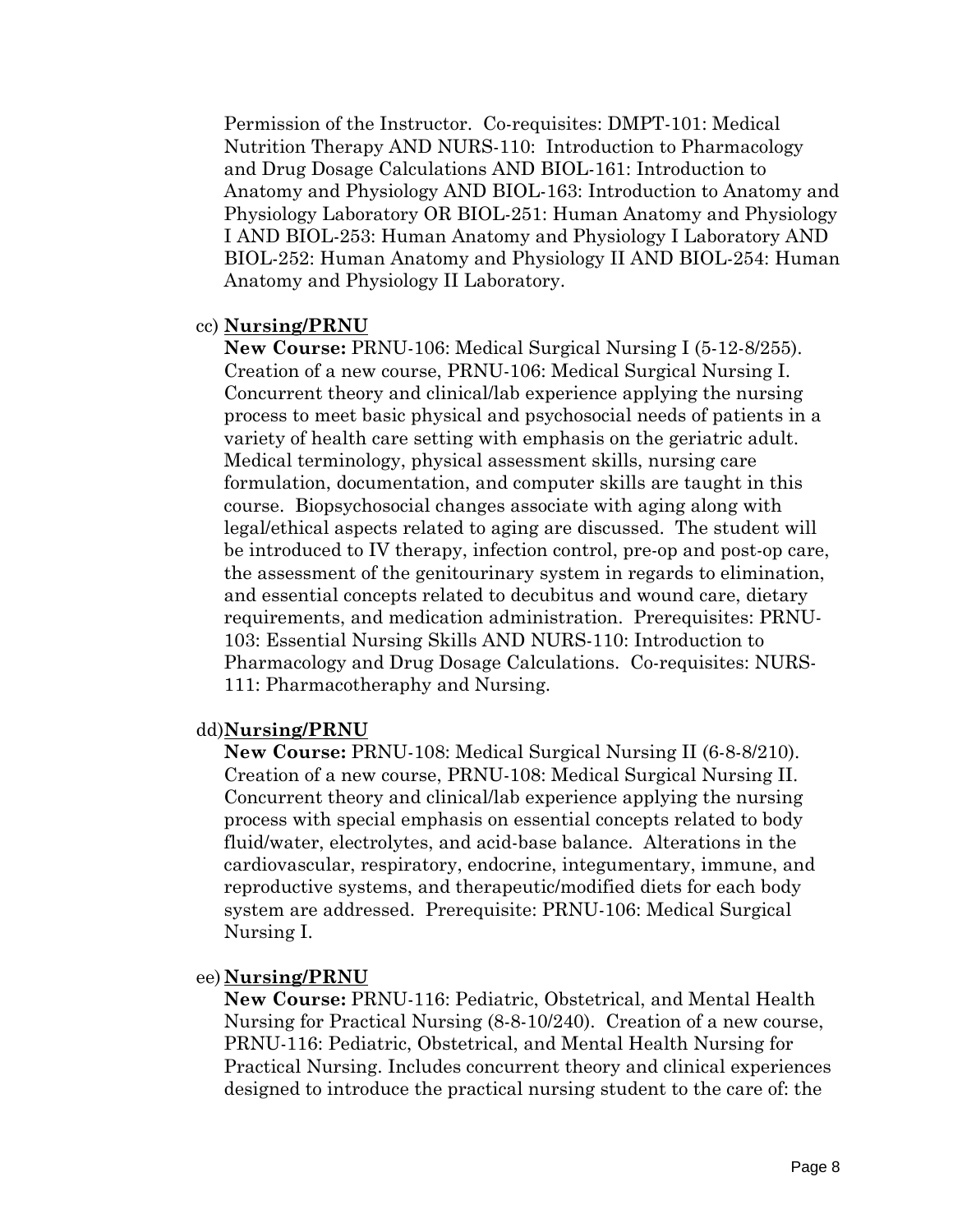childbearing family, the neonate and the child, and clients experiencing psychological or behavioral alterations. Actual and potential health issues which affect these groups are presented in theory. Pharmacological concepts for the pediatric, maternal-child, and mental health patient will be presented. Strategies which promote health-seeking behaviors are discussed. Prerequisites: PRNU-106: Medical Surgical Nursing I AND NURS-111: Pharmacotheraphy and Nursing.

#### ff) **Nursing/PRNU**

**New Course:** PRNU-124: Medical Surgical Nursing III (8-24-14/480). Creation of a new course, PRNU-124: Medical Surgical Nursing III. Concurrent theory and clinical experience applying the nursing process in the care of patients with alterations in musculoskeletal, genitourinary, and neurological systems. Concepts of oncological nursing and intravenous therapy are included. Using the nursing process, basic and advanced nursing skills are performed in meeting the needs of the medical-surgical patient in the clinical setting. Principles of leadership, delegation, and management in the adult and geriatric setting will also be taught. Prerequisite: PRNU-116: Pediatric, Obstetrical, and Mental Health Nursing for Practical Nursing. Co-requisite: PRNU-128: Career Preparation for the Practical Nursing Student.

#### gg)**Nursing/PRNU**

**New Course:** PRNU-128: Career Preparations for the Practical Nursing Student (3-0-3/45). Creation of a new course, PRNU-128: Career Preparations for the Practical Nursing Student. Preparation for employment is introduced by evaluating job opportunities, compiling a resume, and outlining information essential to finding, applying for, and terminating employment in the healthcare industry. The student will be introduced to leadership/management of the practical nurse in nursing homes and long-term care facilities. The Louisiana law and rules, the nurse practice act, and the administrative code which governs the practice of practical nursing are emphasized to facilitate the student's understanding of the operation of the Louisiana Board of Practical Nurse Examiners, and to outline the obligations which accompany licensure of the practical nurse. Students are prepared for NCLEX-PN licensure examination. Post graduate continuing education, practice issues, professional organizations, and networking are discussed. Prerequisites: PRNU-116: Pediatric, Obstetrical, and Mental Health Nursing for Practical Nursing. Corequisite: PRNU-124: Medical Surgical Nursing III.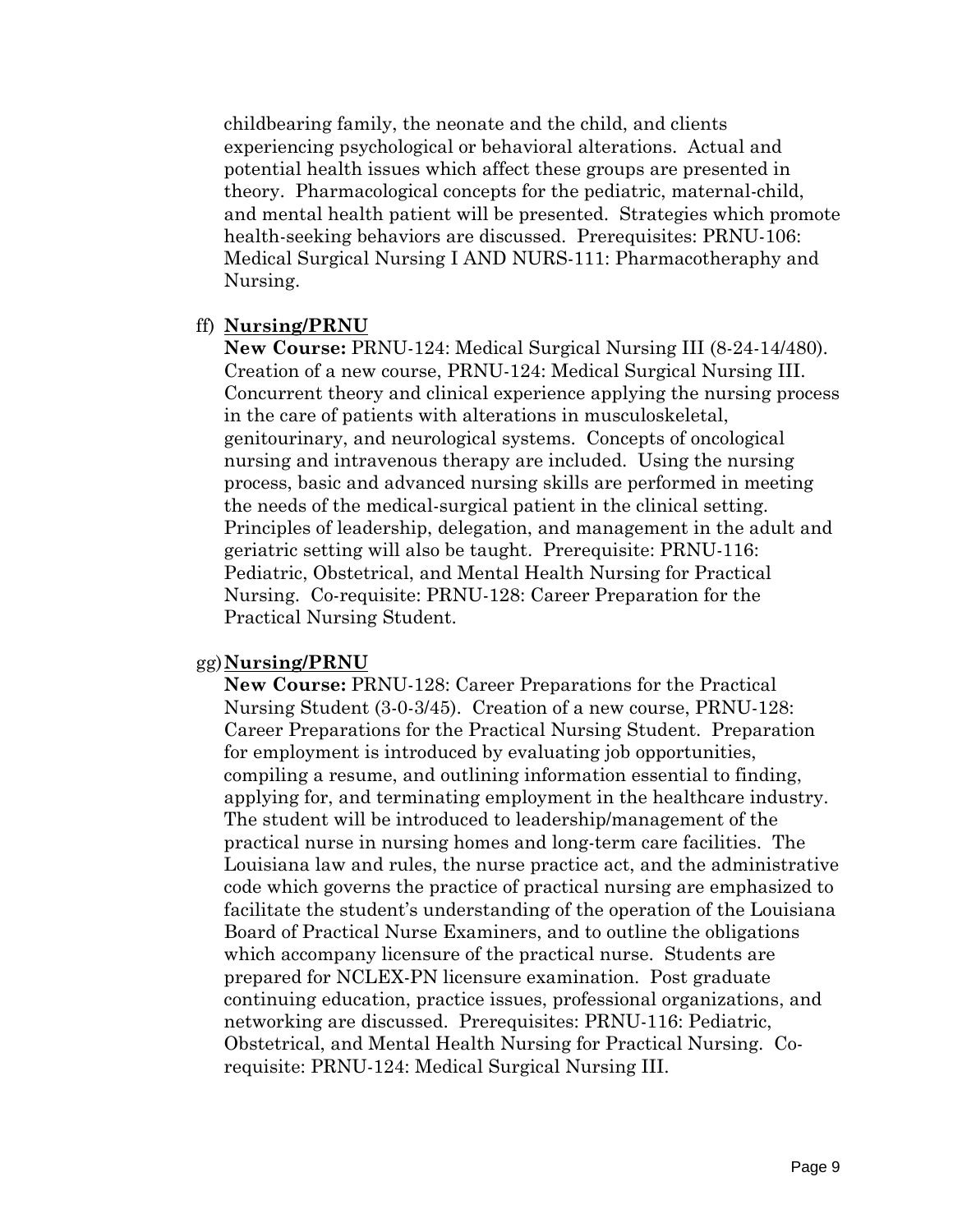#### hh) **Nursing/PRNU**

**Program Revision**: Technical Diploma in Practical Nursing. Revise the Technical Diploma in Practical Nursing as follows: Delete: PRNU-105: Fundamentals of Practical Nursing; PRNU-109: Med-Surg. Nursing I; NURS-115: Pharmacology in Nursing; PRNU-120: Med-Surg. Nursing II; PRNU-126: Special Needs: Obstetrics, Pediatrics, and Mental Health Nursing; and PRNU-127: Career Readiness from Courses Required in Major. Delete: BIOL-114: Nutrition from Required Related Courses. Add: PRNU-103: Essential Nursing Skills; PRNU-106: Medical Surgical Nursing I; PRNU-108: Medical Surgical Nursing II; PRNU-116: Pediatric, Obstetrical, and Mental Health Nursing for Practical Nursing; PRNU-124: Medical Surgical Nursing III; PRNU-128: Career Preparation for the Practical Nursing Student; NURS-110: Introduction to Pharmacology and Drug Dose Calculation; and NURS-111: Pharmacology and Nursing to Courses Required in Major. Delete: BIOL-114: Nutrition from Required Related Courses in Major. Add: DMPT-101: Medical Nutrition Therapy to Required Related Courses. Total credit hours increase from **57** to **59**.

# ii) **Allied Health/PTAP**

**Change of Course Description**: PTAP-201: Introduction to Physical Therapy. Modify the course description of PTAP-201: Introduction to Physical Therapy to state: "Introduction to the history of physical therapy; present standards of practice; present and future trends of the profession; roles and responsibilities of physical therapy practitioners; utilization of Physical Therapist Assistants; structure, function and services of the APTA; ethical and professional guidelines for the PT and PTA; core values of Professionalism; regulation of PT practice; and current issues facing the practice of physical therapy; orientation to professional literature." Current description: "History of physical therapy; present standards of practice; trends of the profession; structure, function and services of the PTA; regulation of PT practice; roles of PT practitioners; ethical and legal issues in health care; the team concept; orientation to professional literature."

# jj) **Allied Health/PTAP**

**Change of Course Description**: PTAP-202: Health Care Communications. Modify the course description of PTAP-202: Health Care Communications to state: "Principles and techniques used in interpersonal relations and the helping process. Students explore and develop values, attitudes, and skills necessary to become effective members of the health care team." Current Description: "Principles and techniques used in interpersonal relations and the helping process.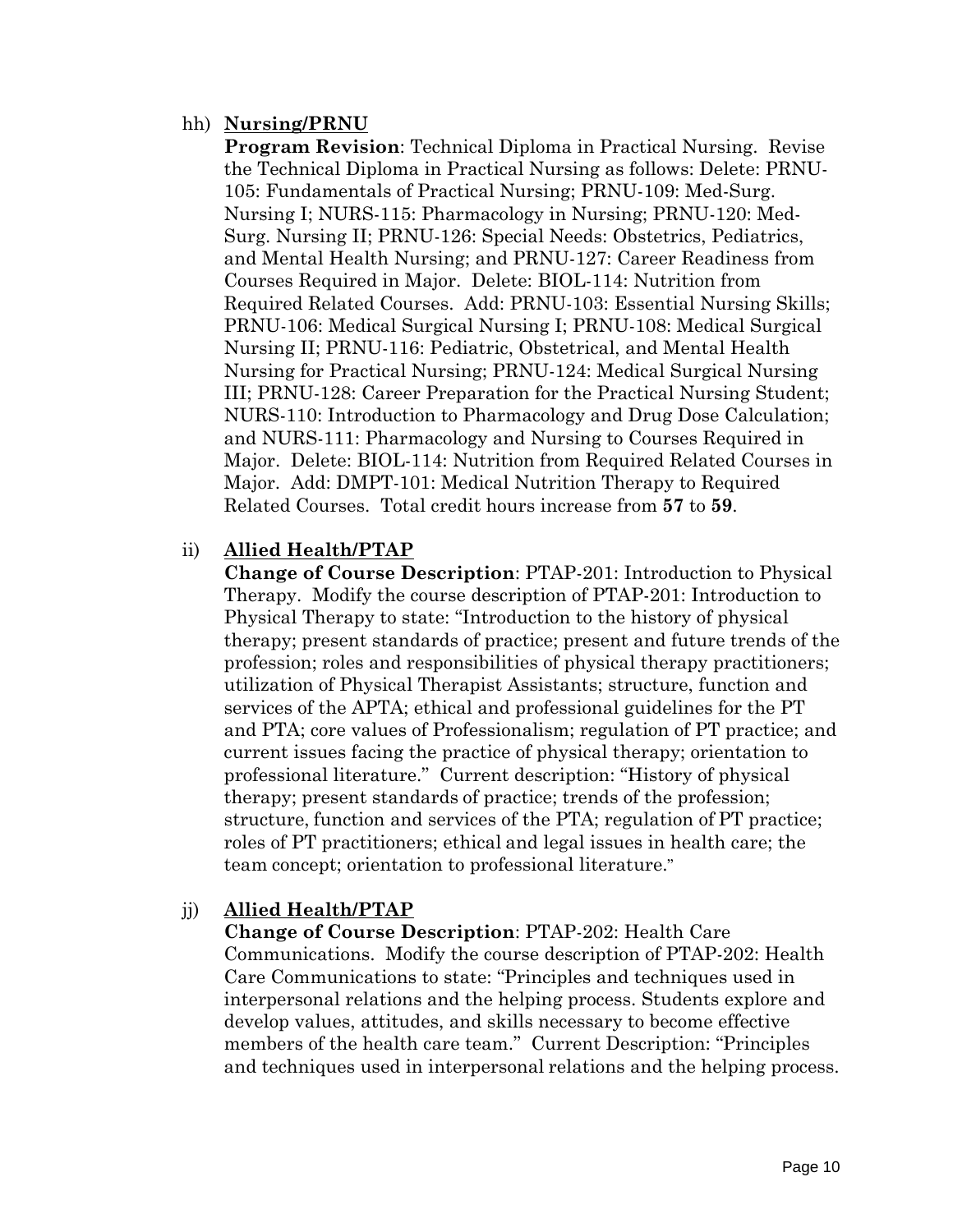Students explore and develop values, attitudes, and skills necessary to become effective members of the health care team."

#### kk) **Allied Health/PTAP**

**Change of Course Description**: PTAP-203: Functional Anatomy and Kinesiology. Modify the course description of PTAP-203: Functional Anatomy and Kinesiology to state: "Structure and function of the neuromuscular- skeletal system with emphasis on functional aspects of human motion and application to therapeutic exercise and gait training." Current description: "Structure and function of the neuromusculoskeletal system with emphasis on functional aspects of human motion and application to therapeutic exercise and gait training."

# ll) **Allied Health/PTAP**

**Change of Course Description**: PTAP-204: Pathophysiological Conditions I. Modify the course description of PTAT-204: Pathophysiological Conditions I to state: "Pathophysiology, etiology, clinical signs and management of the various orthopedic, pathological and injury-related problems treated in physical therapy. Emphasis is placed on the effect of the various conditions on the patient's strength, range of motion, stability, pain and ability to functionally move. Introduction to physical therapy interventions will be presented as well as medical, surgical and other treatments." Current description: "Pathophysiology, etiology, clinical signs, and management of various pathological and injury-related problems treated in physical therapy. Emphasizes effects of various conditions on movement and gait, as well as physical therapy interventions."

# mm)**Allied Health/PTAP**

**Change of Course Description**: PTAP-205: Clinical Science I. Modify the course description of PTAP-205: Clinical Science I to state: "Clinical Science I is the first of four courses (PTAP 205, PTAP 206, PTAP 215, PTAP 216) taught over 2 academic semesters. Content and skills mastered in each of the four courses are applied in each of the subsequent courses in the Clinical Science series of classes. Clinical Science I presents introduction to basic patient care skills including monitoring vital signs, preparation for treatment, patient positioning, guarding and transfers, emergency first-aid, standard precautions and infection control; wheelchair mechanics, body mechanics, ambulation with assistive devices, goniometry; the components of the medical record and progress notes; basic principles of physics as applied in physical therapy; theory, indications, contraindications and application of cryotherapy and superficial thermal agents." Current description: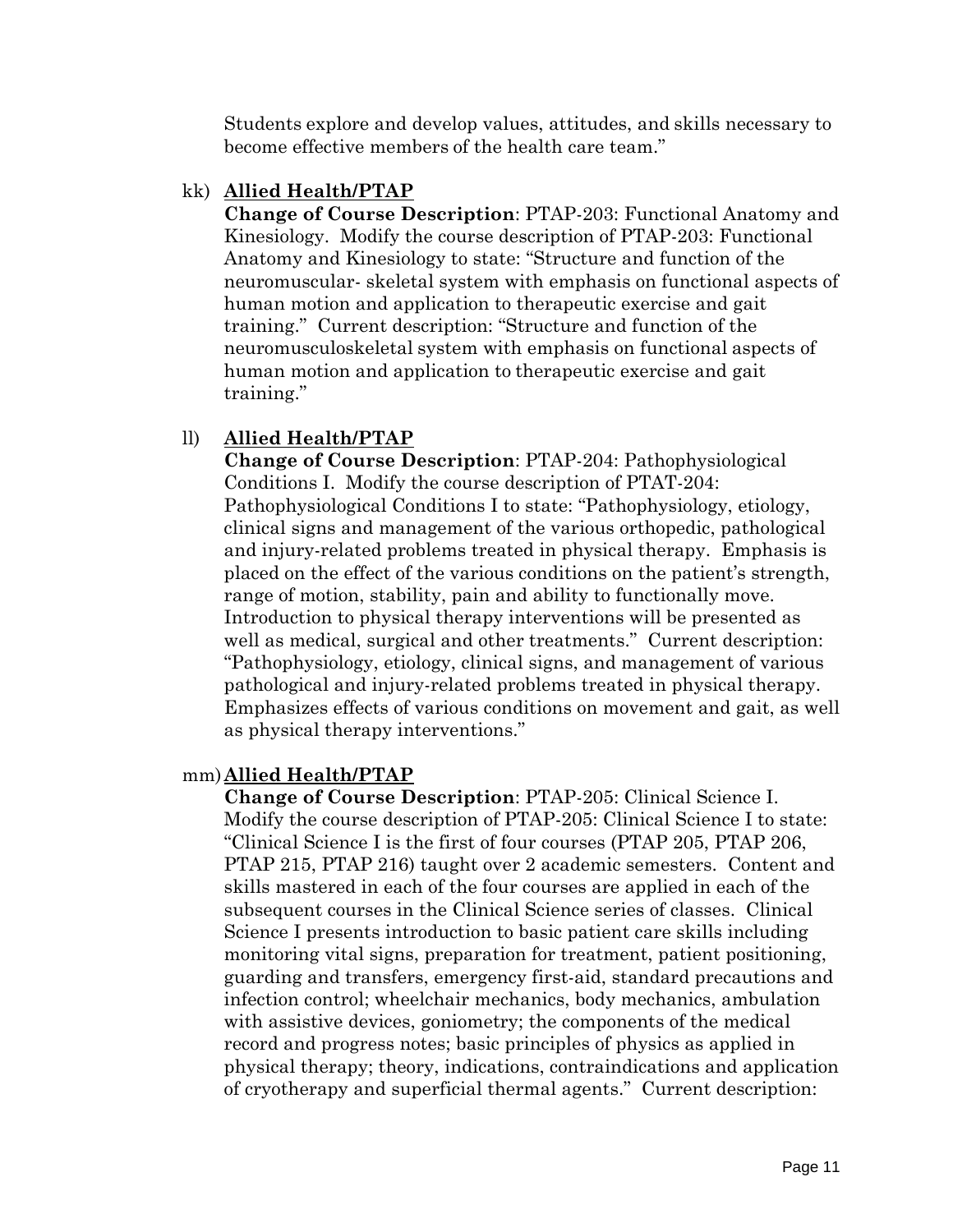"Basic patient care skills: Preparation for treatment, positioning, transfers, ambulation with assistive devices, asepsis, monitoring vital signs, bandaging, wheelchair mechanics, recognition of architectural barriers, CPR, basic hydrotherapy skills, and elementary wound management. Basic principles of physics applied in physical therapy. Theory, indications, contraindications and application of superficial thermal agents."

#### nn) **Allied Health/PTAP**

**Change of Course Description**: PTAP-206: Clinical Science II. Modify the course description of PTAP-206: Clinical Science II to state: "Clinical Science II is the second of four Clinical Science taught over 2 academic semesters. Clinical Science II continues the basic principles of physics as applied in physical therapy; presents the theory, indications, contraindications and application of ultrasound, intermittent venous compression, and massage; theory, indications and contraindications of diathermy and ultraviolet; the principles and application of therapeutic electrical current; wound management including sterile technique, dressing change and the use of topical and physical agents; and continues the concepts introduced in Clinical Science I. Clinical Science II also includes muscle length testing and introduces the theory and application of basic therapeutic exercise procedures including passive, active and stretching exercises." Current description: "Theory, indications, contraindications and application of ultrasound, diathermy, ultraviolet, laser, traction, intermittent venous compression, and massage. Theory and application of basic therapeutic exercise procedures for orthopedic, cardiopulmonary, and vascular disorders. Training in goniometric measurement and gross muscle testing."

#### oo) **Allied Health/PTAP**

**Change of Course Description**: PTAP-207: Clinical Practice I. Modify the course description of PTAP-207: Clinical Practice I to state: "Clinical practice course designed to reinforce and relate lecture/lab experience to PT clinical environments. Students will practice clinical skills learned in Clinical Science I and II (PTAP205 and 206) and will consist of two clinical blocks of one week each duration." Current description: "Clinical skills, practice, development of PTA competence as a medical team member. Students are assigned to in-town PT practices for one day a week and practice skills learned during the concurrent semester."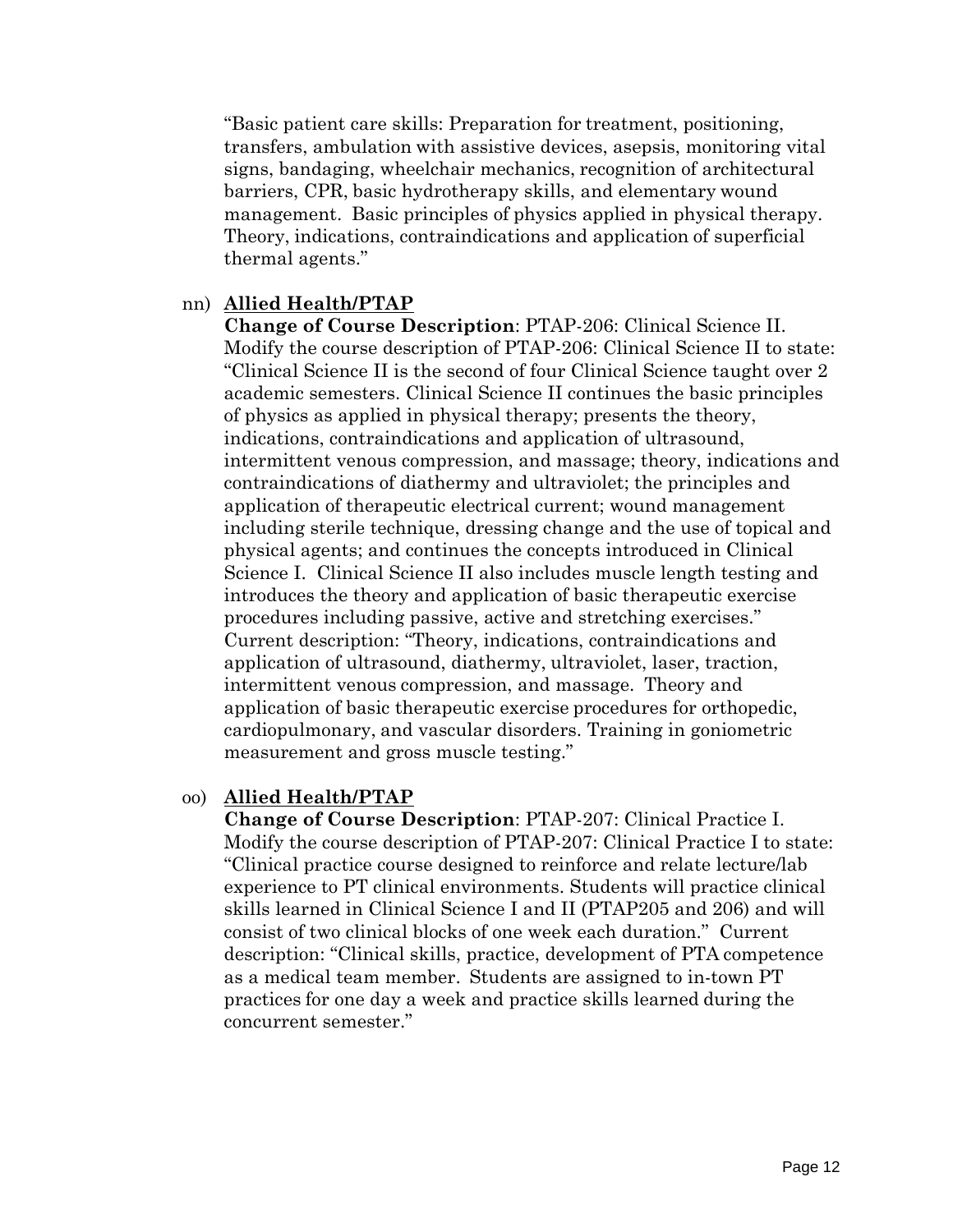# pp) **Allied Health/PTAP**

**Change of Course Description**: PTAP-211: The Health Care System. Modify the course description of PTAP-211: The Health Care System to state: "Exploration of the health care system and the delivery of PT services. Topics include: reimbursement and health care issues (provider and consumer); the team concept of health care; PT practice settings; quality care; ethical and medical-legal issues in health care; the role of the PTA within the PT department and the health care environment; levels of authority and responsibility; writing a resume and interviewing skills." Current description: "Explores health care system and delivery of PT services. Topics include the team concept of health care, quality care, health care providers, management theories, environment, levels of authority and responsible time management, performance evaluations, policies and procedures, fiscal considerations (provider and consumer)."

# qq) **Allied Health/PTAP**

**Change of Course Description**: PTAP-212: Developmental Considerations. Modify the course description of PTAP-212: Developmental Considerations to state: "Exploration of human growth and development beginning in the pre-natal period and continuing through the life span. Physiological, cognitive, emotional, and behavioral changes, normal and abnormal sensorimotor development are presented and correlated with appropriate PT interventions." Current description: "Explores human growth and development prenatally and throughout the life cycle including physiological, cognitive, emotional, and behavioral changes, normal and abnormal sensorimotor development, and appropriate PT intervention at different stages."

#### rr) **Allied Health/PTAP**

**Change of Course Description**: PTAP-213: Functional Anatomy and Kinesiology. Modify the course description of PTAP-213: Functional Anatomy and Kinesiology to state: "Continuation of PTAP 203. Study of the principles and practices of manual muscle testing. Also includes study of the structure and function of the nervous system with emphasis on the functional aspects of human motion and application to therapeutic exercise and gait training." Current description: "Continuation of PTAP-203."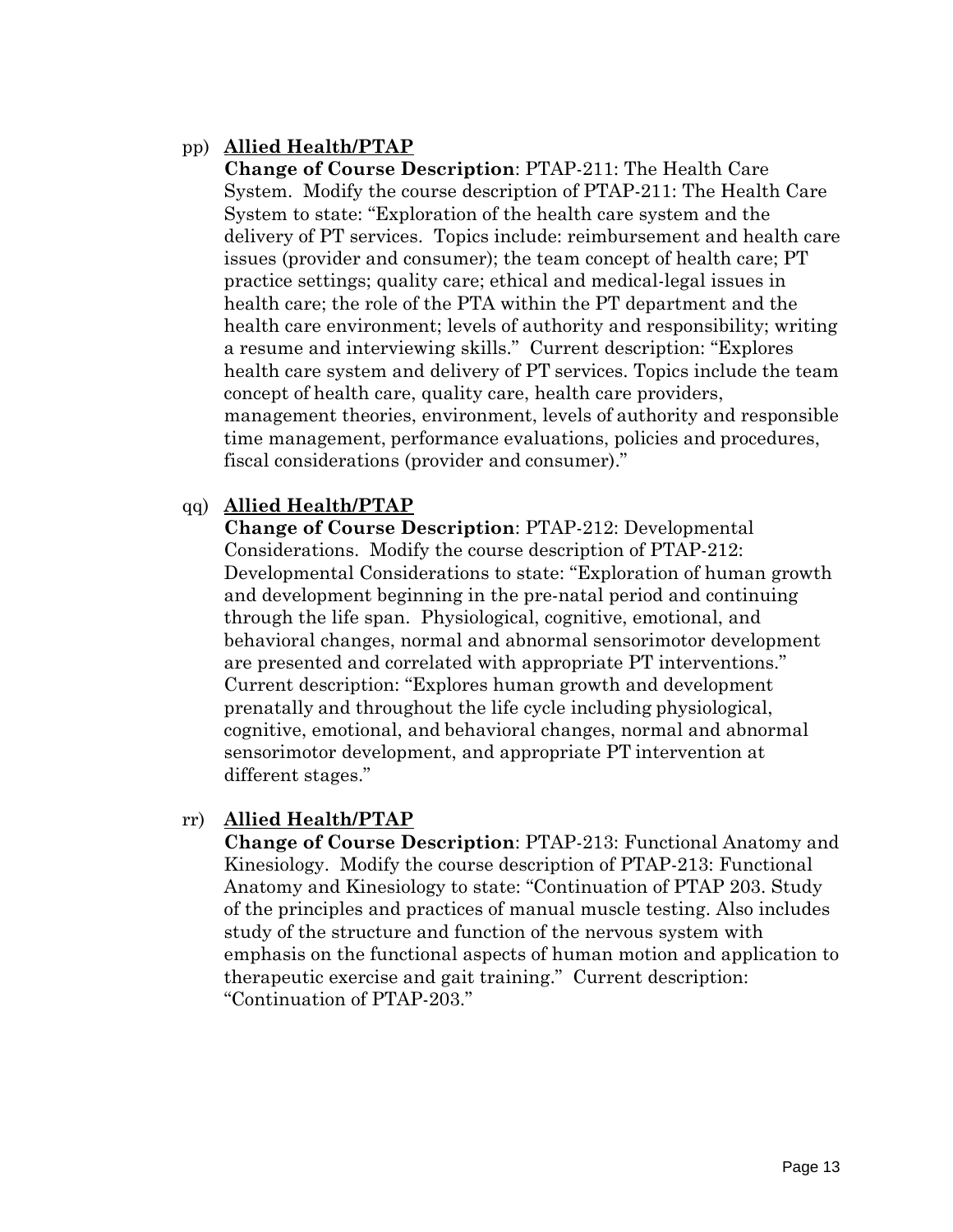#### ss) **Allied Health/PTAP**

**Change of Course Description**: PTAP-214: Pathophysiological Conditions III. Modify the course description of PTAP-214: Pathophysiological Conditions III to state: "Pathophysiology, etiology, clinical signs and management of the neurological, geriatric, pediatric, pulmonary and cardiac pathological and injury related conditions treated in physical therapy. Emphasis will be placed on the effect of the various conditions on movement and gait and the medical, surgical and physical therapy interventions." Current description: "Continuation of PTAP-204."

#### tt) **Allied Health/PTAP**

**Change of Course Description**: PTAP-215: Clinical Science III. Modify the course description of PTAP-215: Clinical Science III to state: "Clinical Science III is the third of four courses (PTAP 205, PTAP 206, PTAP 215, PTAP 216) taught over 2 academic semesters. Clinical Science III presents training in therapeutic resistive exercises and aerobic exercises; the use of equipment and physical agents to address exercise goals; therapeutic exercises for specific patient conditions; gross manual muscle testing; assessment of normal and abnormal gait patterns; assessment of normal and abnormal posture; and the theory, indications, contraindication and application of spinal mechanical traction and spinal exercises." Current description: "Therapeutic electric current, wound care, pulmonary therapy techniques, and therapeutic exercise programs for specific orthopedic conditions. Reviews neurological anatomy and physiology; introduces neurophysiological approaches and basic concepts in rehabilitation."

#### uu) **Allied Health/PTAP**

**Change of Course Description**: PTAP-216: Clinical Science IV. Modify the course description of PTAP-216: Clinical Science IV to state: "Clinical Science IV is the fourth of four courses (PTAP 205, PTAP 206, PTAP 215, PTAP 216) taught over 2 academic semesters. Clinical Science IV presents an overview of neurophysiological approaches used in physical therapy; the basic concepts of rehabilitation; the development of treatment skills for complex neurological conditions; prosthetics; orthotics; pulmonary and cardiac rehabilitation; identification/modification of architectural barriers; and special topics including pediatrics, cancer and women's health." Current description: "PTA treatment skills for complex neurological conditions; prosthetics; orthotics; and special topics including pediatrics, geriatrics, OB/GYN, aquatic therapy, school PT, home health, sports, and work-hardening."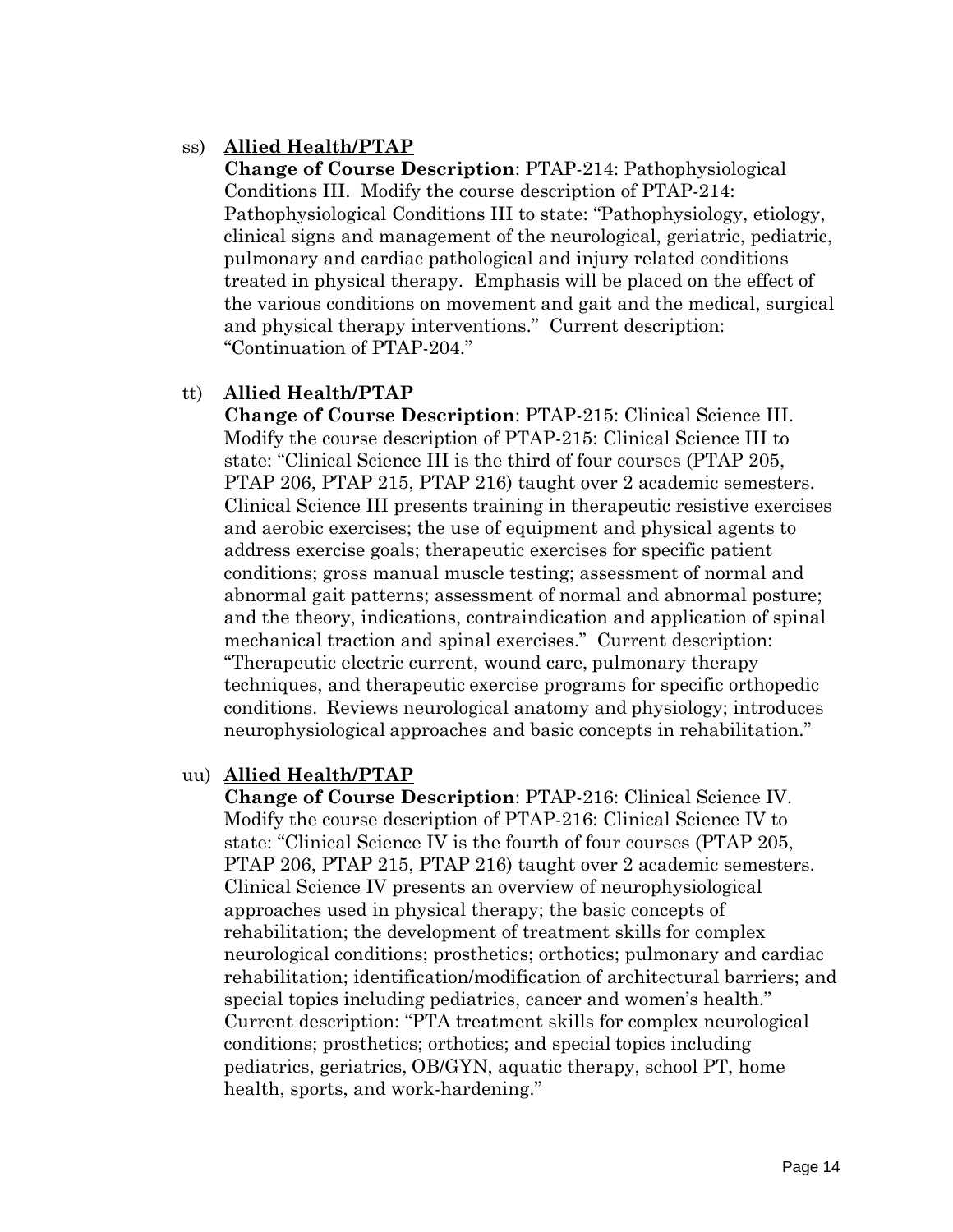# vv) **Allied Health/PTAP**

**Change of Course Description**: PTAP-217: Clinical Practice II. Modify the course description of PTAP-217: Clinical Practice II to state: "Clinical practice course designed to reinforce and relate lecture and lab experience to PT clinical environments. In this course, students will practice clinical skills and develop competence as medical team members. Students are assigned to one clinical setting for three (3) full weeks. The student should exhibit competence in implementation of components for treatment programs as described in Clinical Science I and II (fall semester) and Clinical Science III and IV (spring semester)." Current description: "Assignments to two different clinics and practice skills learned during the concurrent semester."

# ww) **Allied Health/PTAP**

**Change of Course Description**: PTAP-221: Physical Therapy Seminar. Modify the course description of PTAP-221: Physical Therapy Seminar to state: "Designed to broaden understanding of professionalism and the PTA's role in the health care system, provide a mechanism for sharing clinical experiences, provide additional guidance in job procurement and maintenance, and establish strategies for successful completion of the state licensure examination. Although the bulk of this course occurs after the student completes the final clinical practice course (PTAP227), parts of it take place at the conclusion of the Spring semester before the students leave for longterm clinical experiences." Current description: "Broadens understanding of PTA's role in health care system. Sharing clinical experiences to develop employment skills including the writing of a résumé, and strategies for successful completion of state licensure examination."

# xx) **Allied Health/PTAP**

**Change of Course Description**: PTAP-227: Clinical Practice III. Modify the course description of PTAP-227: Clinical Practice III to state: "Third of three clinical practice courses designed to reinforce and relate lecture/lab experience to PT clinical environments. Students will practice clinical skills and develop competence as a medical team member. Students are assigned to two different clinics for 5 week and 6 week rotations and will practice skills learned during the course of the PTA Program." Current description: "Clinical skills practice in PT clinical environment. Students assigned to two clinics and practice skills learned during the course of PTA program."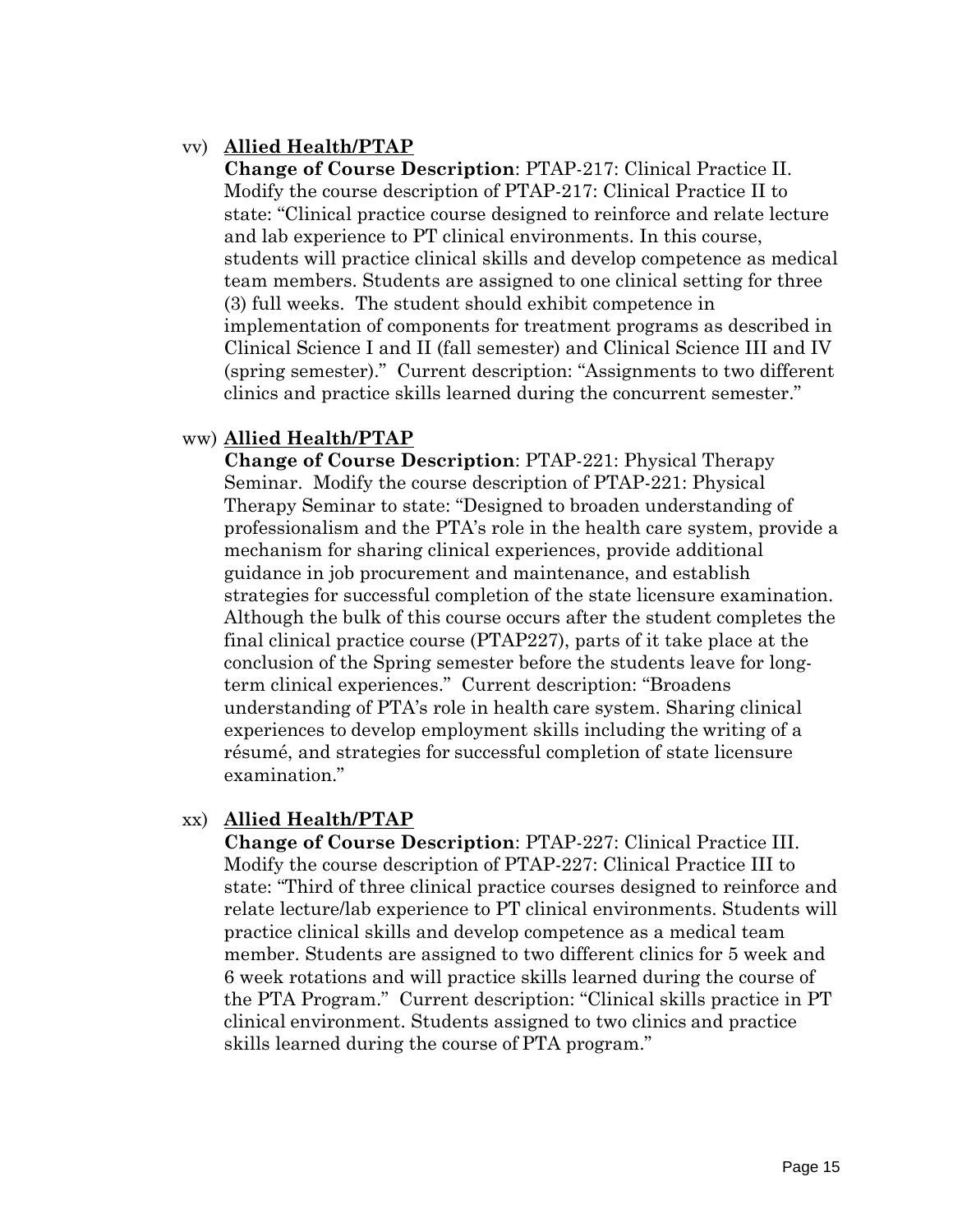#### yy) **Business & Technology/CULA**

**Course Revision:** CULA-106: International Cuisine. Designate the course, International Cuisine, as a 2XX-level course to more accurately reflect content and placement in program rotation. CULA-226: International Cuisine.

#### zz) **Business & Technology/CULA**

**Course Revision:** CULA-221: American Regional Cuisine. Designate the course, American Regional Cuisine, as a 1XX-level course to more accurately reflect content and placement in program rotation. CULA-121: American Regional Cuisine.

#### aaa) **Business & Technology/CMIN**

**Program Revision**: Associate of Applied Science in Computer Information Technology. Revise the Associate of Applied Science in Computer Information Technology to allow the following course rubrics (prefixes) as Approved Electives: ENGL and HIST.

#### bbb) **Business & Technology/ELCT**

**Program Cancellation**: Certificate of Technical Studies in Electrical Construction Technology. Cancellation of the CTS in Electrical Construction Technology as the program is duplicative of a similar program offered at LTC Region I.

#### **VI. Consent Agenda**

a) **Arts & Humanities/VISC**

**Change of Course Prerequisite Requirements:** VISC-192: Advanced Darkroom Techniques. Modify the prerequisites of VISC-192: Advanced Darkroom Techniques to state "VISC-185: Introductory Photography OR Permission of Instructor." Current prerequisite is VISC-185: Introductory Photography."

b) **Arts & Humanities/VISC**

**Change of Course Prerequisite Requirements:** VISC-214: Computer Graphics II. Modify the prerequisites of VISC-214: Computer Graphics II to state "VISC-102: Introduction to Graphic Design AND VISC-204: Computer Graphics I." Current prerequisite is VISC-204 Computer Graphics I; Pre OR Co-requisite VISC-102: Introduction to Graphic Design."

c) **Arts & Humanities/VISC**

**Change of Course Prerequisite Requirements:** VISC-224: Computer Graphics III. Modify the prerequisite requirement of VISC-224: Computer Graphics III to state "VISC-102: Introduction to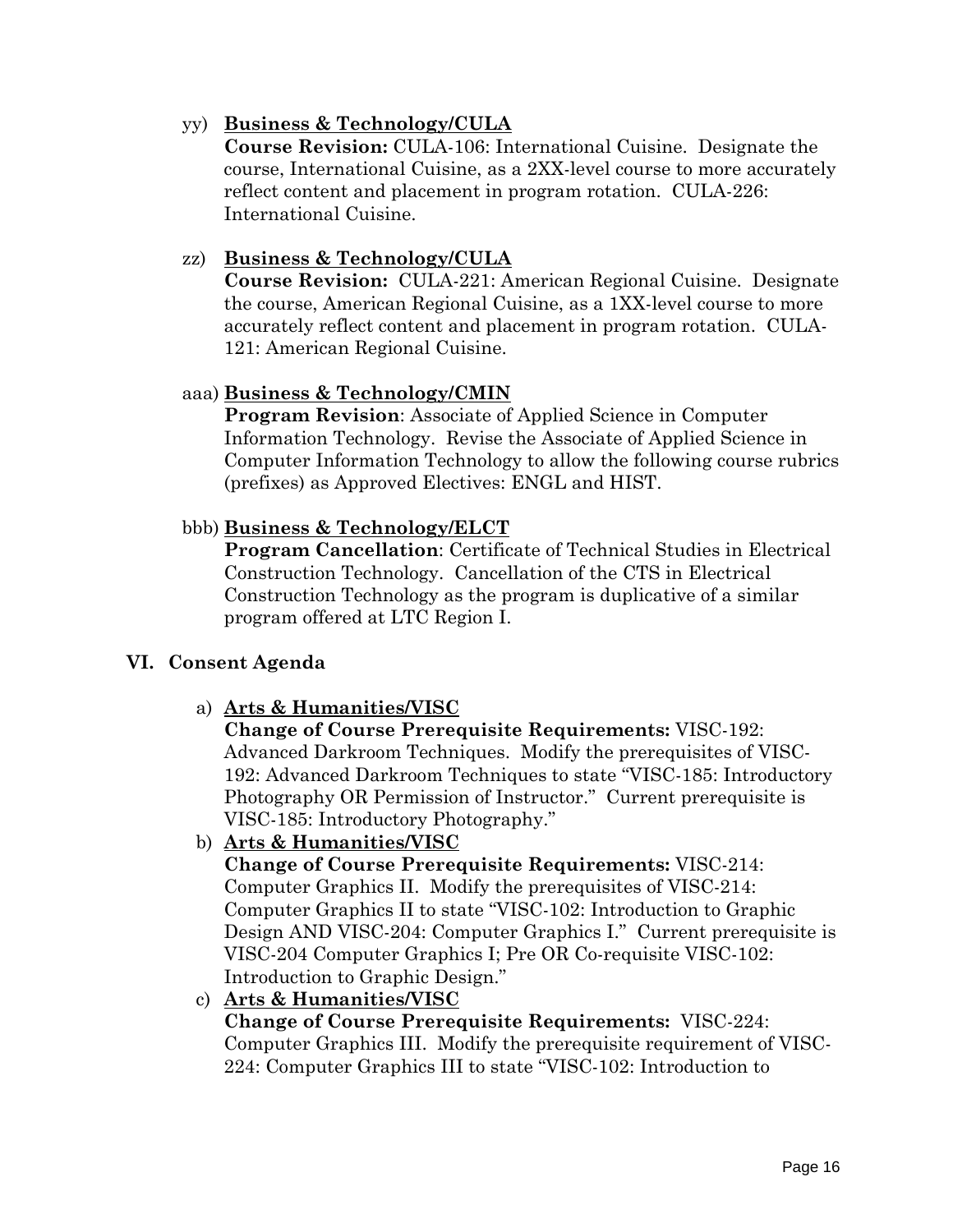Graphic Design AND VISC-204: Computer Graphics I." Current prerequisite is VISC-204 Computer Graphics I.

d) **Arts & Humanities/VISC**

**Change of Course Prerequisite Requirements:** VISC-226: Web Design on the Mac. Modify the prerequisite requirement of VISC-226: Web Design on the Mac to state "VISC-204: Computer Graphics I AND VISC-214: Computer Graphics II AND VISC-224: Computer Graphics III." Current prerequisite is VISC is VISC-225: Digital Imaging.

e) **Arts & Humanities/VISC**

**Change of Course Prerequisite Requirements:** VISC-234: Computer Graphics IV. Modify the prerequisite requirements of VISC-234: Computer Graphics IV to state "VISC-214: Computer Graphics II AND VISC-224: Computer Graphics III." Current prerequisite is VISC-224: Computer Graphics III.

# f) **Business & Technology/BUSL**

**Change of Course Prerequisite Requirements:** BUSL-244: Introduction to International Business Law. Modify the prerequisite requirements of BUSL-244: Introduction to International Business Law to state "BUSG-200: International Business." Current prerequisites are BUSL-241 OR BUSL-242 OR Permission of Instructor.

g) **Allied Health/VETT**

**Change of Course Co-requisite Requirement:** VETT-105: Animal Anatomy and Physiology. Delete the co-requisite requirement of VETT-106: Animal Anatomy and Physiology Laboratory from VETT-105: Animal Anatomy and Physiology.

h) **Allied Health/VETT**

**Change of Course Co-requisite Requirement:** VETT-106: Animal Anatomy and Physiology Laboratory. Delete the co-requisite requirement of VETT-105: Animal Anatomy and Physiology from VETT-106: Animal Anatomy and Physiology Laboratory.

i) **Allied Health/VETT**

**Change of Course Co-requisite Requirement:** VETT-121: Animal Nursing Skills I. Delete the co-requisite requirement of VETT-131: Surgical Nursing for Veterinary Technicians from VETT-121: Animal Nursing Skills I.

# j) **Allied Health/VETT**

**Change of Course Co-requisite Requirement:** VETT-131: Surgical Nursing for Veterinary Technicians. Delete the co-requisite requirement of VETT-121: Animal Nursing Skills I from VETT-131: Surgical Nursing for Veterinary Technicians.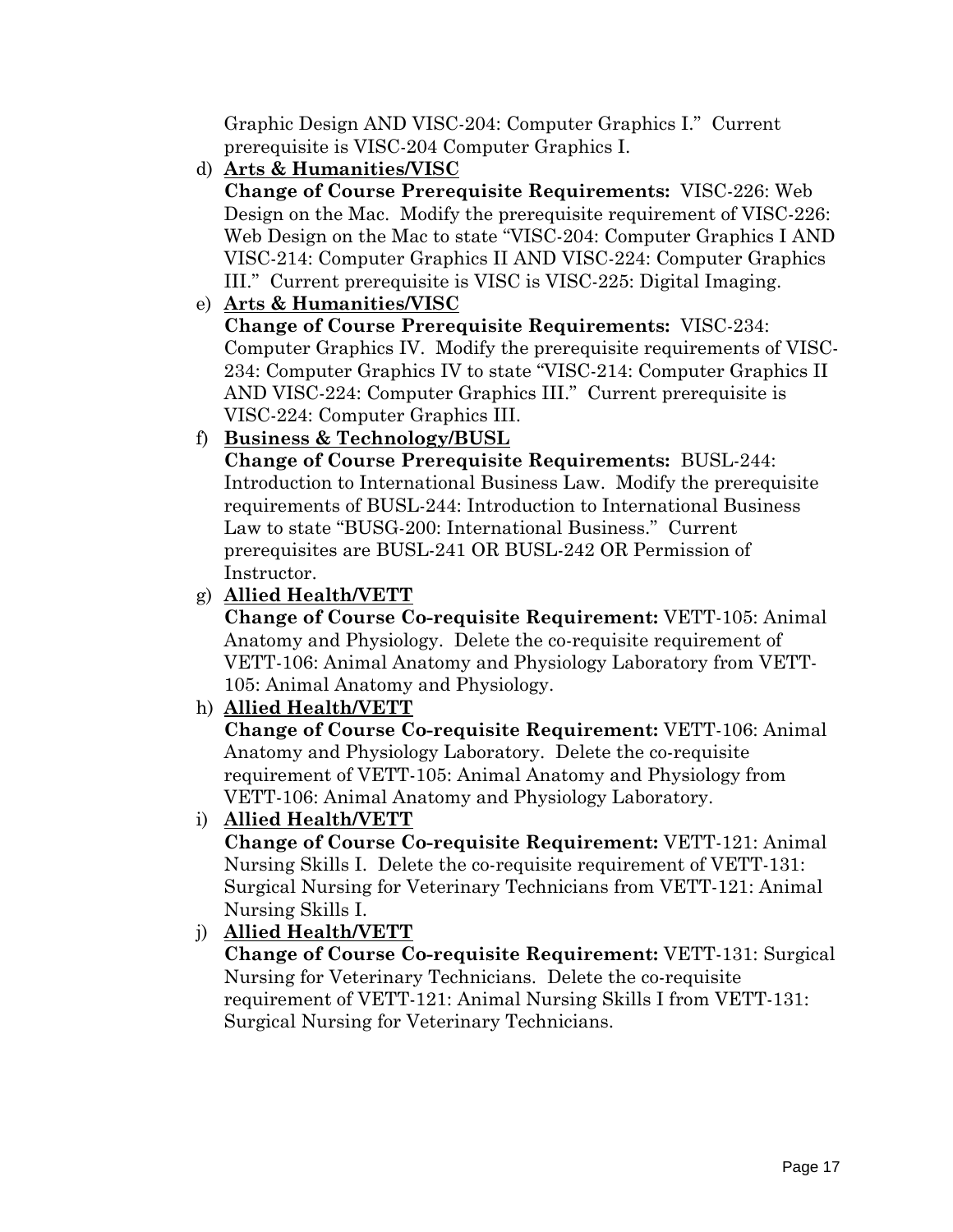# k) **Allied Health/VETT**

**Change of Course Co-requisite Requirement:** VETT-135: Clinical Pathology I. Delete the co-requisite requirement of VETT-136: Clinical Pathology I Laboratory from VETT-135: Clinical Pathology.

l) **Allied Health/VETT Change of Course Co-requisite Requirement:** VETT-136: Clinical Pathology I Laboratory. Delete the co-requisite requirement of VETT-135: Clinical Pathology I from VETT-136: Clinical Pathology I Laboratory.

# m) **Allied Health/VETT**

**Change of Course Prerequisite and Co-requisite Requirements:**  VETT-141: Anesthesia for Veterinary Technicians. Modify the prerequisite requirements of VETT-141: Anesthesia for Veterinary Technicians to state "Acceptance into Veterinary Technology Program." Prerequisite currently states "VETT-125: Pharmacology for Veterinary Technicians." Delete the co-requisite of VETT-157: Clinical Externship I from VETT-141: Anesthesia for Veterinary Technicians.

#### n) **Allied Health/VETT**

**Change of Course Prerequisite and Co-requisite Requirements:**  VETT-157: Clinical Externship I. Modify the prerequisite requirements of VET-157: Clinical Externship I to state "Acceptance into Veterinary Technology Program." Prerequisite currently states "VETT-121: Animal Nursing Skills I AND VETT-131: Surgical Nursing Skills for Veterinary Technicians AND VETT-136: Clinical Pathology I Laboratory." Delete the co-requisites of VETT-141: Anesthesia for Veterinary Technicians and VETT-145: Radiology for Veterinary Technicians from VETT-157: Clinical Externship I.

# o) **Allied Health/VETT**

**Change of Course Prerequisite and Co-requisite Requirements:**  VETT-205: Small Animal Medicine. Modify the prerequisite requirement of VETT-205: Small Animal Medicine to state "Acceptance into the Veterinary Technology program." Prerequisite currently states "VETT-157: Clinical Externship I." Delete the co-requisite of VETT-227: Clinical Externship II from VETT-205: Small Animal Medicine.

# p) **Allied Health/VETT**

**Change of Course Prerequisite and Co-requisite Requirements:**  VETT-221: Animal Nursing Skills II. Modify the prerequisite requirement of VETT-221: Animal Nursing Skills II to state "Acceptance into the Veterinary Technology program." Prerequisite currently states "VETT-121: Animal Nursing Skills I." Delete the corequisite of VETT-227: Clinical Externship II from VETT-221: Animal Nursing Skills II.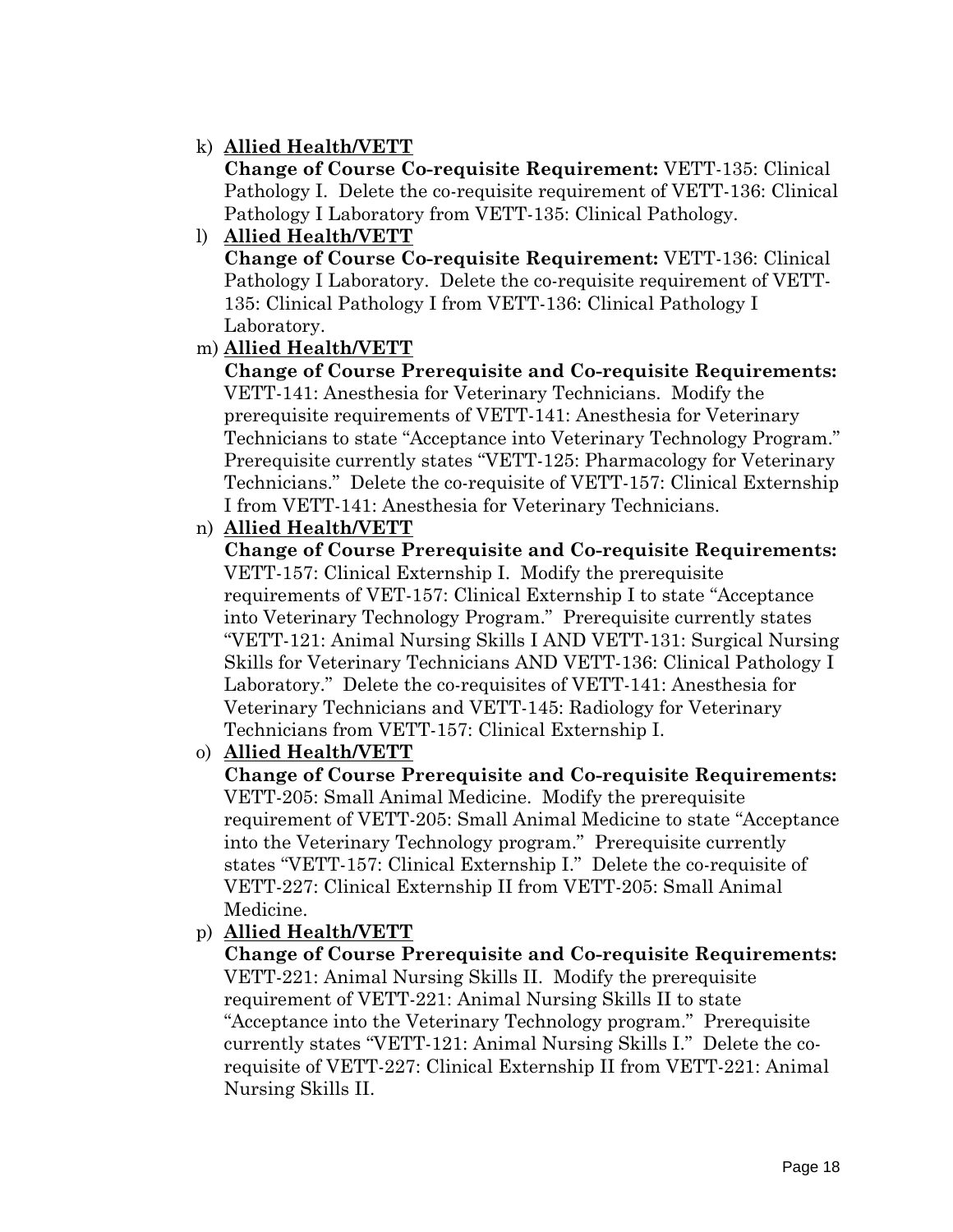# q) **Allied Health/VETT**

**Change of Course Prerequisite and Co-requisite Requirements:**  VETT-227: Clinical Externship II. Modify the prerequisite requirement of VETT-227: Clinical Externship II to state "Acceptance into the Veterinary Technology program." Prerequisite currently states "VETT-157: Clinical Externship I." Delete the co-requisite of VETT-221: Laboratory Animal Medicine and Nursing from VETT-227: Clinical Externship II.

# r) **Allied Health/VETT**

**Change of Course Prerequisite and Co-requisite Requirements:**  VETT-235: Clinical Pathology II. Modify the prerequisite requirement of VETT-235: Clinical Pathology II to state "Acceptance into the Veterinary Technology program." Prerequisite currently states "VETT-135: Clinical Pathology I AND VETT-136: Clinical Pathology I Laboratory." Delete the co-requisite of VETT-227: Clinical Externship II from VETT-235: Clinical Pathology II.

#### s) **Allied Health/VETT**

**Change of Course Prerequisite and Co-requisite Requirements:**  VETT-257: Clinical Externship III. Modify the prerequisite requirement of VETT-257: Clinical Externship III to state "Acceptance into the Veterinary Technology program." Prerequisite currently states "VETT-227: Clinical Externship II." Delete the co-requisite of VETT-235: Clinical Pathology II from VETT-257: Clinical Externship III.

# t) **Business & Technology/ACCT**

**Revision of Master Syllabus**: Revise the Master Syllabi for ACCT-111: Fundamentals of Accounting; ACCT-205: Principles of Financial Accounting; ACCT-211: Managerial Accounting; ACCT-214: Tax Accounting – Individuals; ACCT-215: Tax Accounting – Corporations; ACCT-218: Payroll Accounting; ACCT-221: Computerized Accounting Using Peachtree; ACCT-222: Computerized Accounting Using Quickbooks; ACCT-230: Governmental Accounting.

# u) **Business & Technology/BUSG**

**Revision of Master Syllabus:** Revise the Master Syllabi for BUSG-115: Starting A New Business; BUSG-125: Personal Finance; BUSG-178: Business Communication; BUSG-200: International Business; BUSG-224: Business Computer Applications.

# v) **Business & Technology/ECON**

**Revision of Master Syllabus:** Revise the Master Syllabi for ECON-201: Macroeconomics and ECON-202: Microeconomics.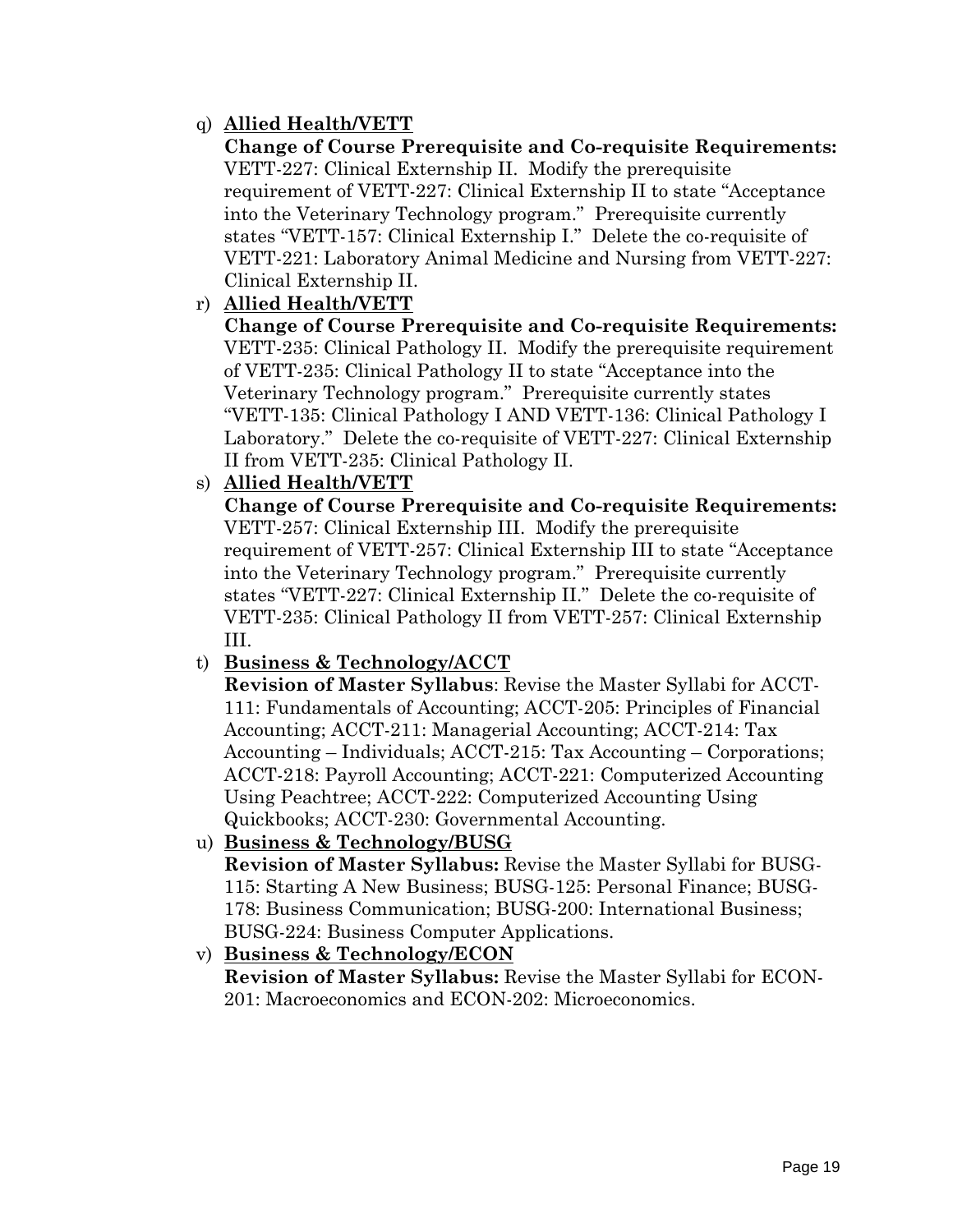# w) **Business & Technology/MANG**

**Revision of Master Syllabus:** Revise the Master Syllabi for MANG-101: Human Relations in Business, MANG-201: Principles of Management, and MANG-228: International Management.

- x) **Business & Technology/MARK Revision of Master Syllabus:** Revise the Master Syllabi for MARK-212: Advertising; MARK-213: Retailing; and MARK-220: International Marketing.
- y) **Business & Technology/CIVT**

**Change of Course Prerequisite Requirements**: CIVT-100: Elementary Surveying. Delete the prerequisite requirement of Algebra and Trigonometry from CIVT-100: Elementary Surveying.

#### z) **Business & Technology/CIVT**

**Change of Course Prerequisite Requirements**: CIVT-105: Advanced Surveying. Modify the prerequisite requirement of CIVT-105: Advanced Surveying to state "CIVT-100: Elementary Surveying." Prerequisite currently states "CIVT-101" and this course is no longer offered.

# aa)**Business & Technology/CIVT**

**Change of Course Prerequisite Requirements**: CIVT-115: Civil Drafting. Modify the prerequisite requirement of CIVT-115: Civil Drafting to state "CADD-125: Drafting I." Prerequisite currently states "CADD-125: Drafting I AND CIVT-110: Construction Graphics and Blueprint Reading; AND MATH-129: Trigonometry."

# bb)**Business & Technology/CIVT**

**Change of Course Prerequisite Requirements**: CIVT-150: Materials of Construction. Delete the prerequisite requirement of CIVT-110: Construction Graphics and Blueprint Reading from CIVT-150: Materials of Construction.

# cc) **Business & Technology/CIVT**

**Change of Course Prerequisite Requirements**: CIVT-201: Structural Statistics. Modify the prerequisite requirement of CIVT-201: Structural Statistics to state "MATH-118: Algebra for College Students." Prerequisite currently states "Trigonometry."

# dd)**Business & Technology/CIVT**

**Change of Course Prerequisite Requirements**: CIVT-232: Project Supervision. Delete the prerequisite requirement of CIVT-150: Materials of Construction from CIVT-232: Project Management.

# ee) **Business & Technology/CIVT**

**Change of Course Prerequisite Requirements**: CIVT-240: Construction Management. Delete the prerequisite requirements of CIVT-110: Construction Graphics and Blueprint Reading AND CIVT-